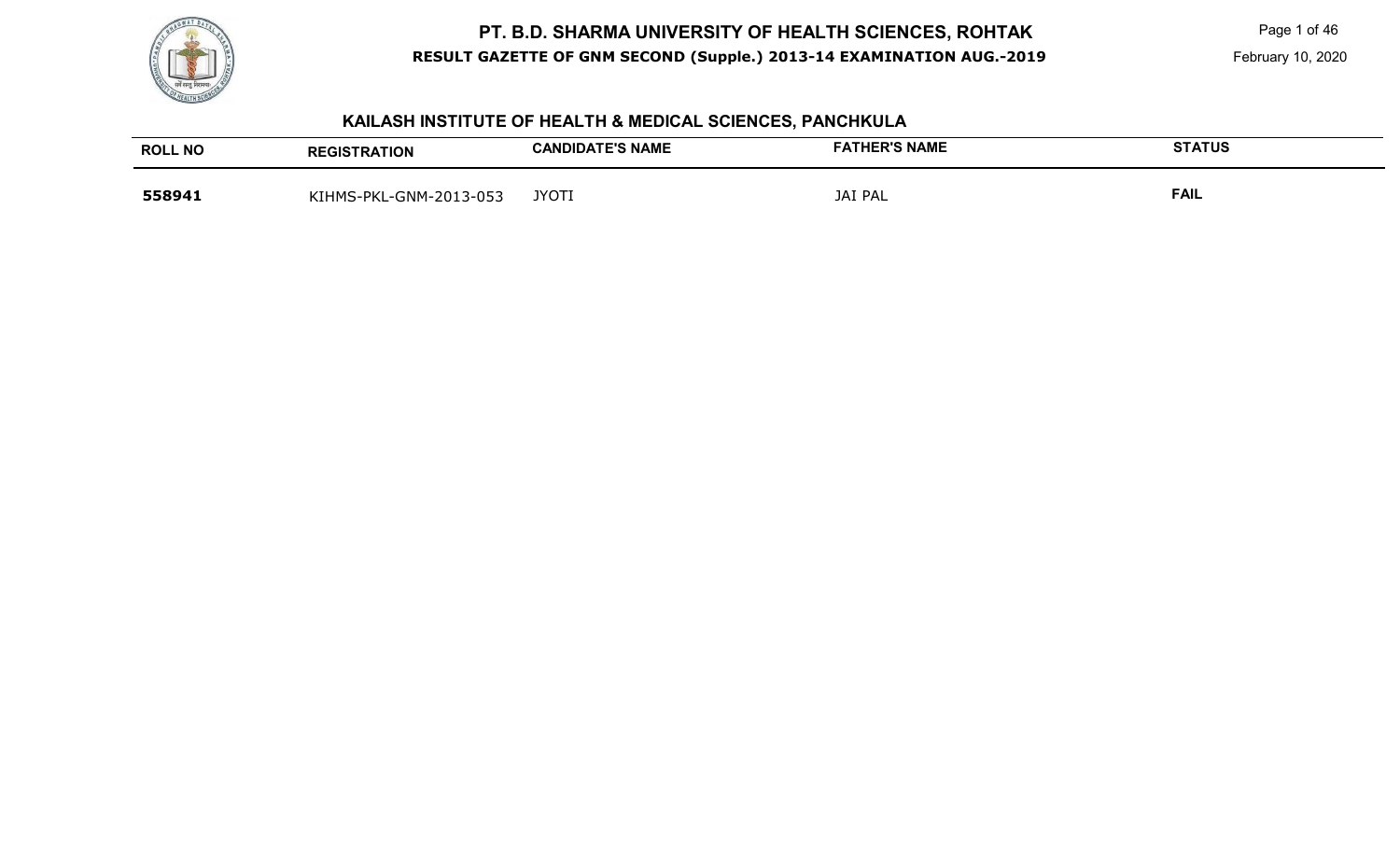

Page 2 of 46

February 10, 2020

#### **SCHOOL OF NURSING CHRISTIAN HOSPITAL JAGADHARI**

| <b>ROLL NO</b> | <b>REGISTRATION</b>  | <b>CANDIDATE'S NAME</b> | <b>FATHER'S NAME</b> | <b>STATUS</b> |
|----------------|----------------------|-------------------------|----------------------|---------------|
| 559151         | CSN-YNR-GNM-2013-054 | SHEETAL SAGAR           | NIRMAL SAGAR         | 321 / 500     |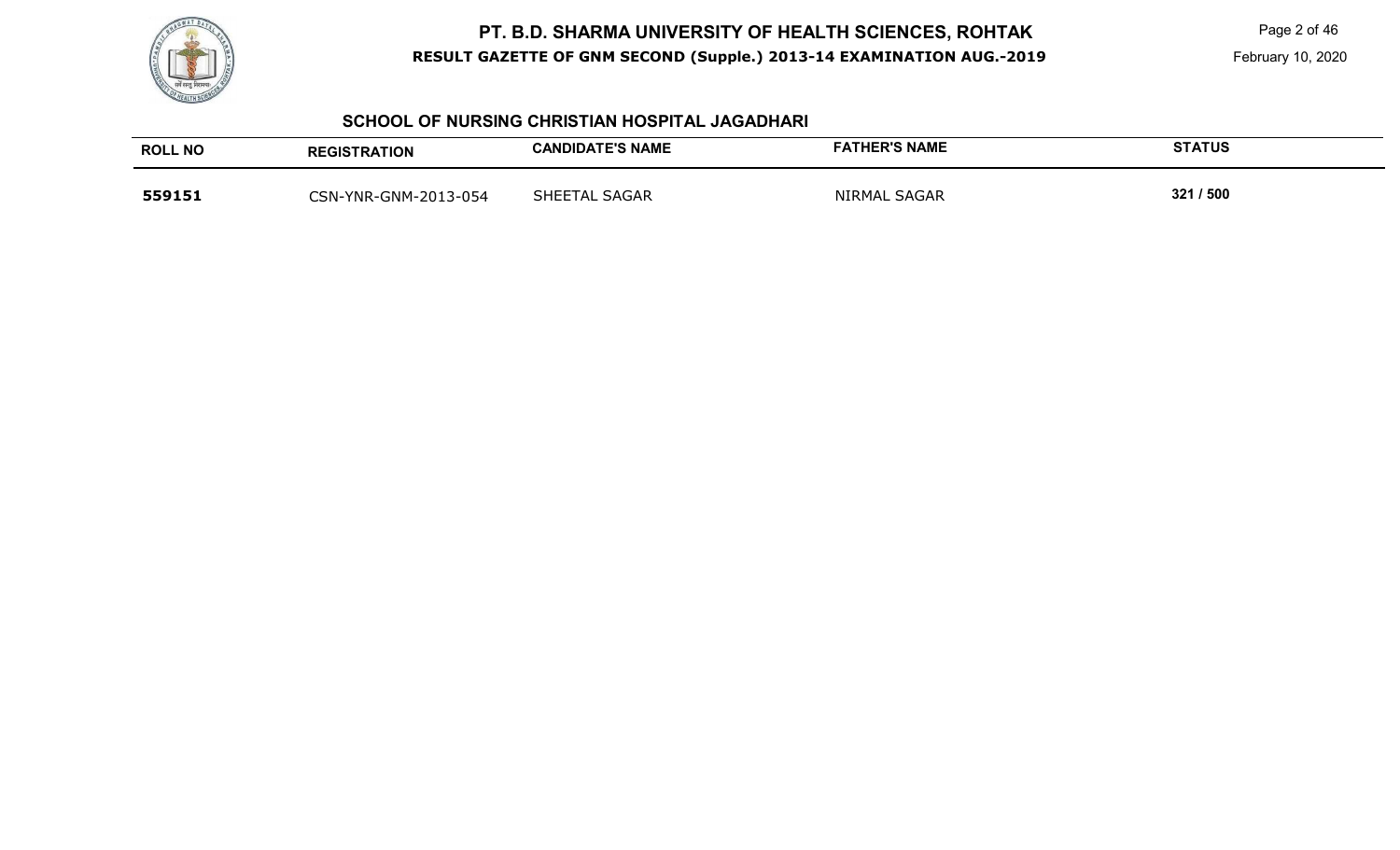

Page 3 of 46

February 10, 2020

#### **EVEREST SCHOOL OF NURSING YAMUNA NAGAR**

| <b>ROLL NO</b> | <b>REGISTRATION</b>  | <b>CANDIDATE'S NAME</b>   | <b>FATHER'S NAME</b> | <b>STATUS</b> |
|----------------|----------------------|---------------------------|----------------------|---------------|
| 559321         | ESN-YNR-GNM-2013-010 | <b>GURPREET</b><br>` KAUR | <b>GULZAR SINGH</b>  | 321 / 500     |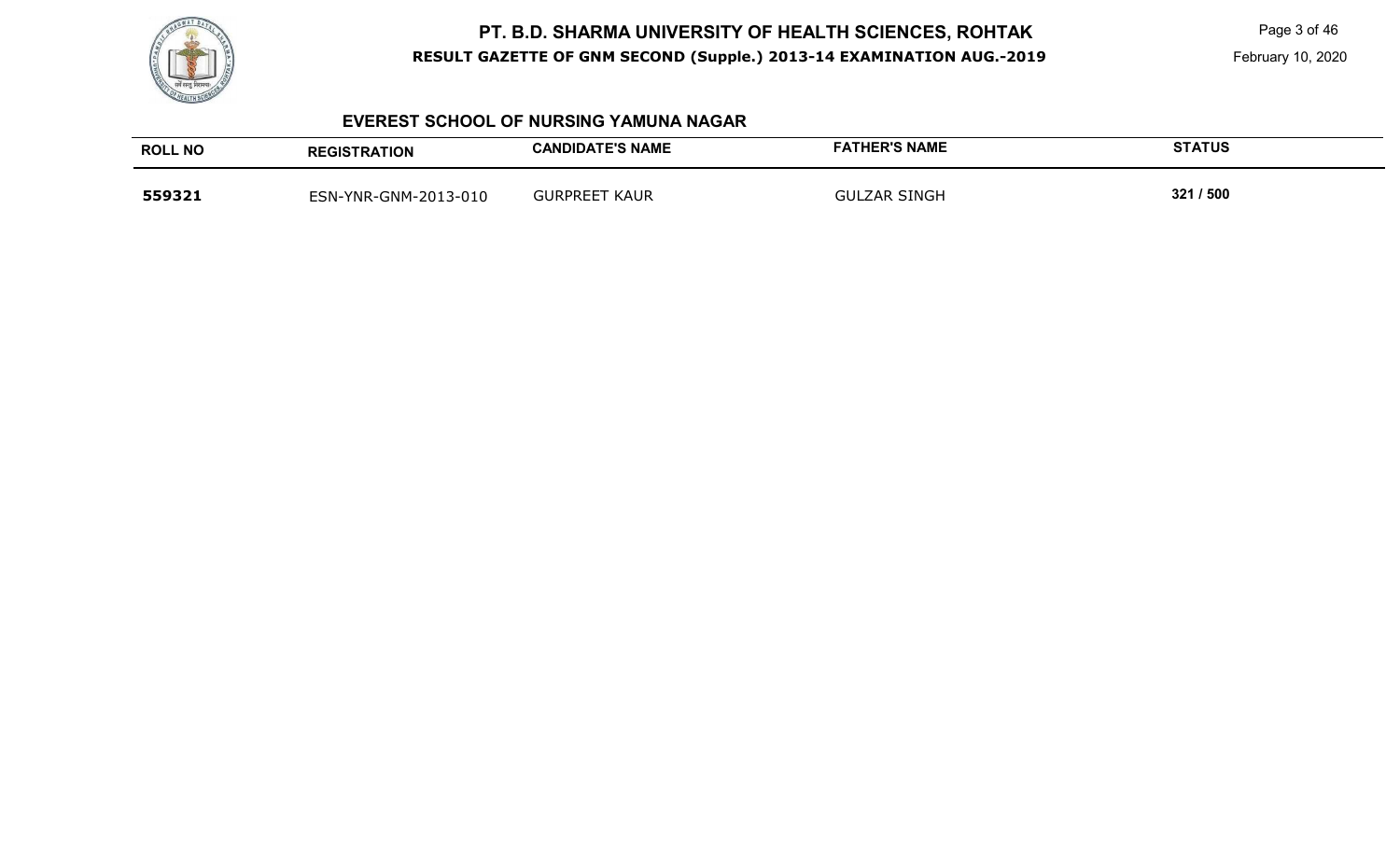

Page 4 of 46

# **M. M. SCHOOL OF NURSING, MULLANA, DISTT. AMBALA**

| <b>ROLL NO</b> | <b>REGISTRATION</b>   | <b>CANDIDATE'S NAME</b> | <b>FATHER'S NAME</b> | <b>STATUS</b> |
|----------------|-----------------------|-------------------------|----------------------|---------------|
| 559431         | MMM-AMB-GNM-2013-047  | KULBIR KAUR             | <b>GURMEET SINGH</b> | 298 / 500     |
| 559432         | MMSN-AMB-GNM-2013-020 | SONIA                   | <b>VED PARKASH</b>   | <b>FAIL</b>   |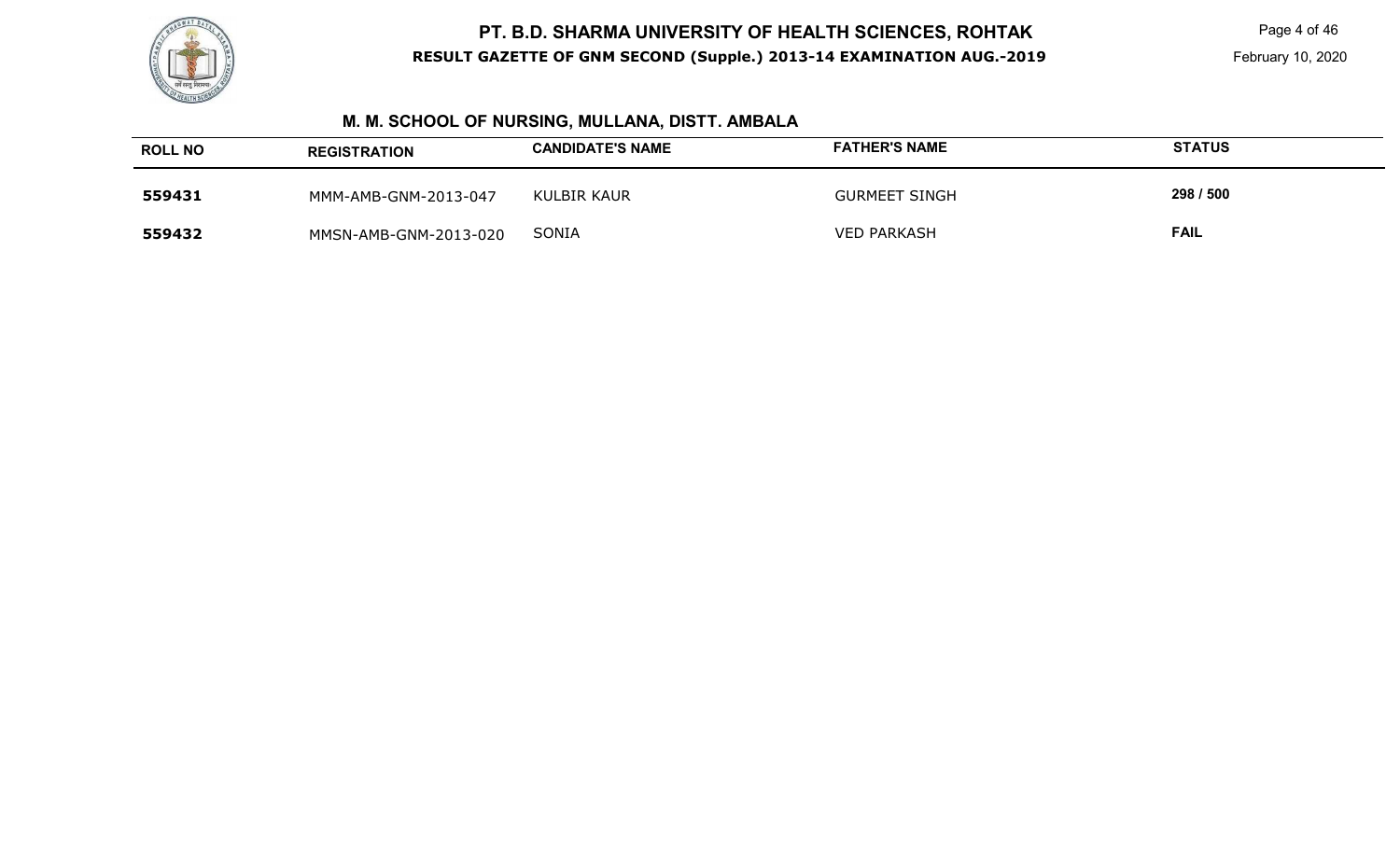

Page 5 of 46

February 10, 2020

#### **BHARAT SCHOOL OF NURSING BABAIN KKR**

| <b>ROLL NO</b> | <b>REGISTRATION</b>  | <b>CANDIDATE'S NAME</b> | <b>FATHER'S NAME</b> | <b>STATUS</b> |
|----------------|----------------------|-------------------------|----------------------|---------------|
| 559601         | BSN-KUK-GNM-2013-011 | DEEPA RANI              | RAM KUMAR            | 333/500       |
| 559602         | BSN-KUK-GNM-2013-018 | MAMTA RANI              | <b>RAN SINGH</b>     | <b>FAIL</b>   |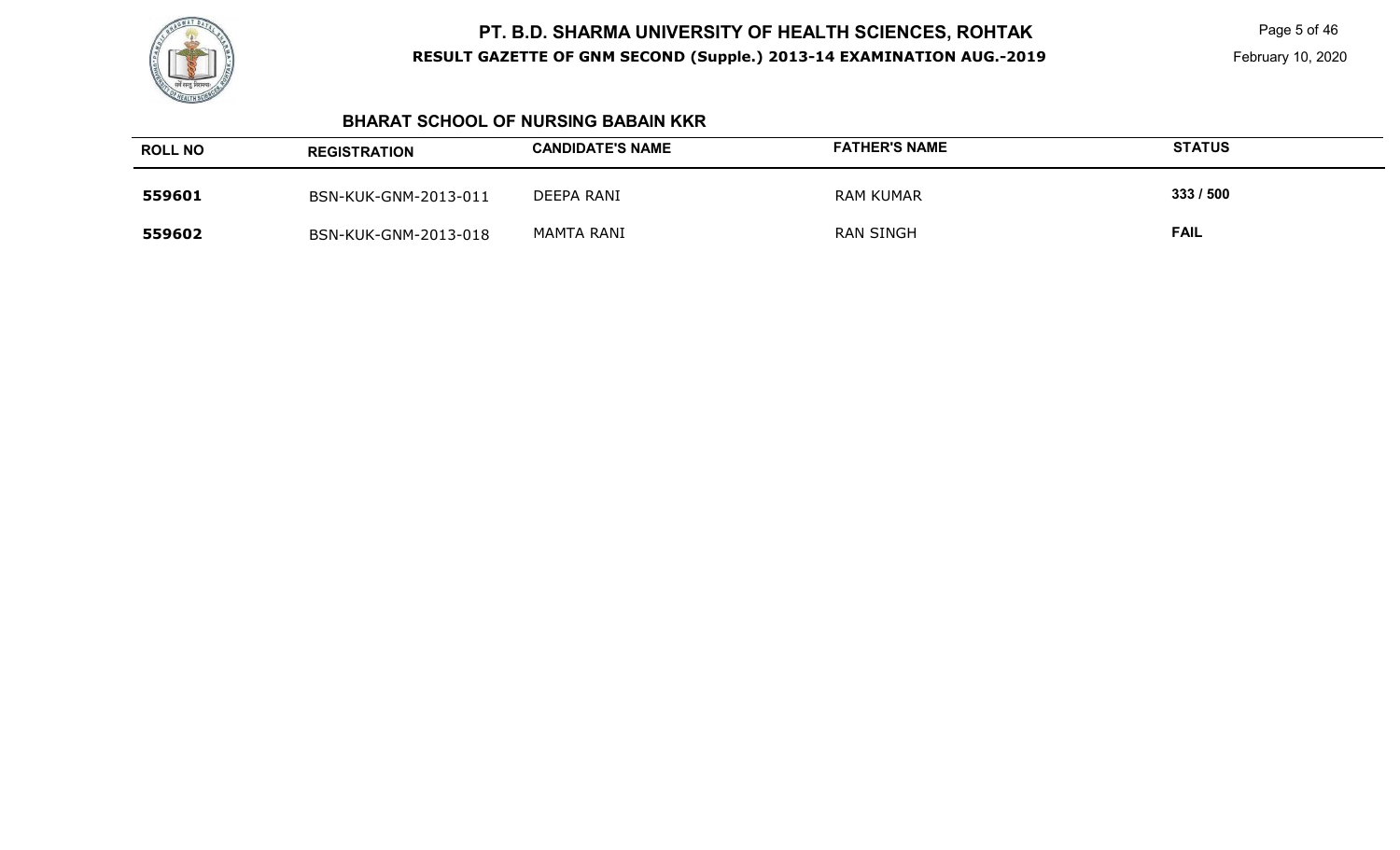

Page 6 of 46

#### **RAMA SCHOOL OF NURSING KAITHAL**

| <b>ROLL NO</b> | <b>REGISTRATION</b>  | <b>CANDIDATE'S NAME</b> | <b>FATHER'S NAME</b> | <b>STATUS</b> |
|----------------|----------------------|-------------------------|----------------------|---------------|
| 559721         | RSN-KTL-GNM-2013-036 | REENA DEVI              | OM PARKASH           | <b>FAIL</b>   |
| 559722         | RSN-KTL-GNM-2013-051 | SARITA RANI             | <b>SURESH KUMAR</b>  | 323/500       |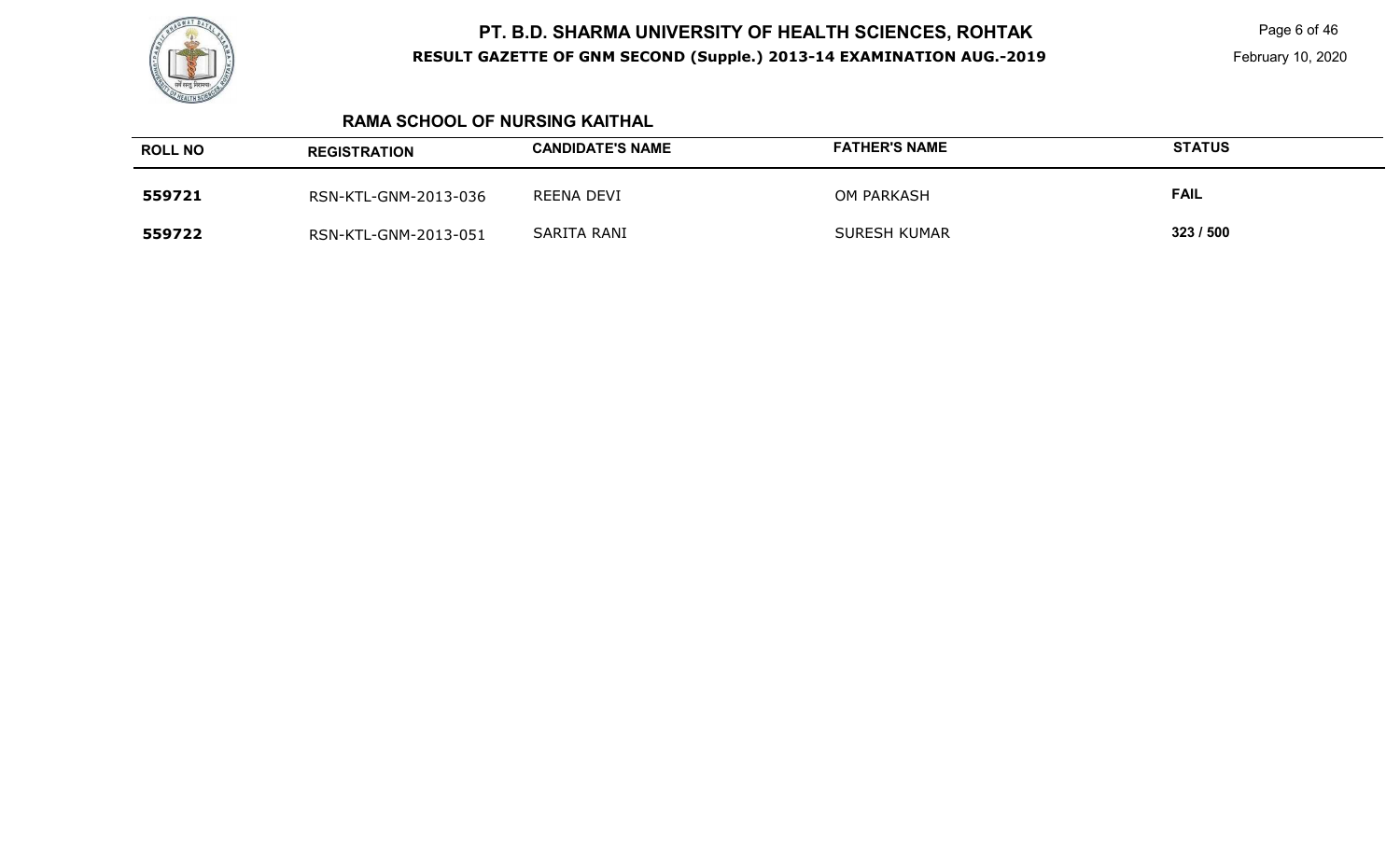

 Page 7 of 46 February 10, 2020

#### **PARAMJYOTI SCHOOL OF NURSING SIWAN KTL**

| <b>ROLL NO</b> | <b>REGISTRATION</b> | <b>CANDIDATE'S NAME</b> | <b>FATHER'S NAME</b> | <b>STATUS</b> |
|----------------|---------------------|-------------------------|----------------------|---------------|
| 559841         | PSN-KTL-GNM-13-044  | SAVITA RANI             | ASHOK KUMAR          | 302/500       |
| 559842         | PSN-KTL-GNM-13-044  | VANDNA RANI             | ROSHAN LAL           | 309/500       |
| 559843         | PSN-KTL-GNM-13-049  | SHAMSHER SINGH          | <b>GAGAN NATH</b>    | 329/500       |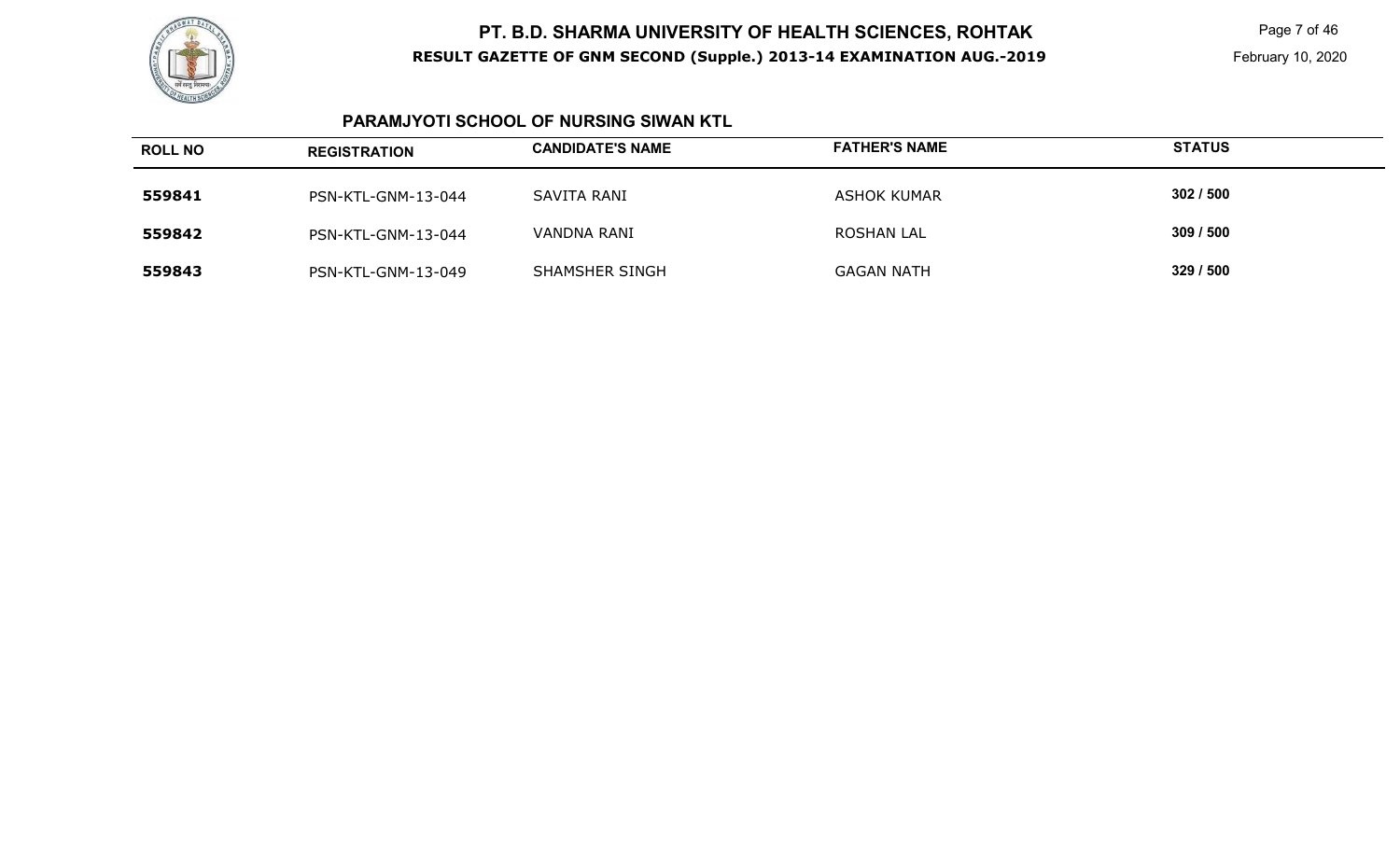

Page 8 of 46

February 10, 2020

#### **CHANDERMUKHI SCHOOL OF NURSING GOHANA**

| <b>ROLL NO</b> | <b>REGISTRATION</b>   | <b>CANDIDATE'S NAME</b> | <b>FATHER'S NAME</b> | <b>STATUS</b> |
|----------------|-----------------------|-------------------------|----------------------|---------------|
| 560071         | CMSN-SNP-GNM-2013-015 | MOUSAM KUMARI           | <b>GHAYAN SINGH</b>  | <b>FAIL</b>   |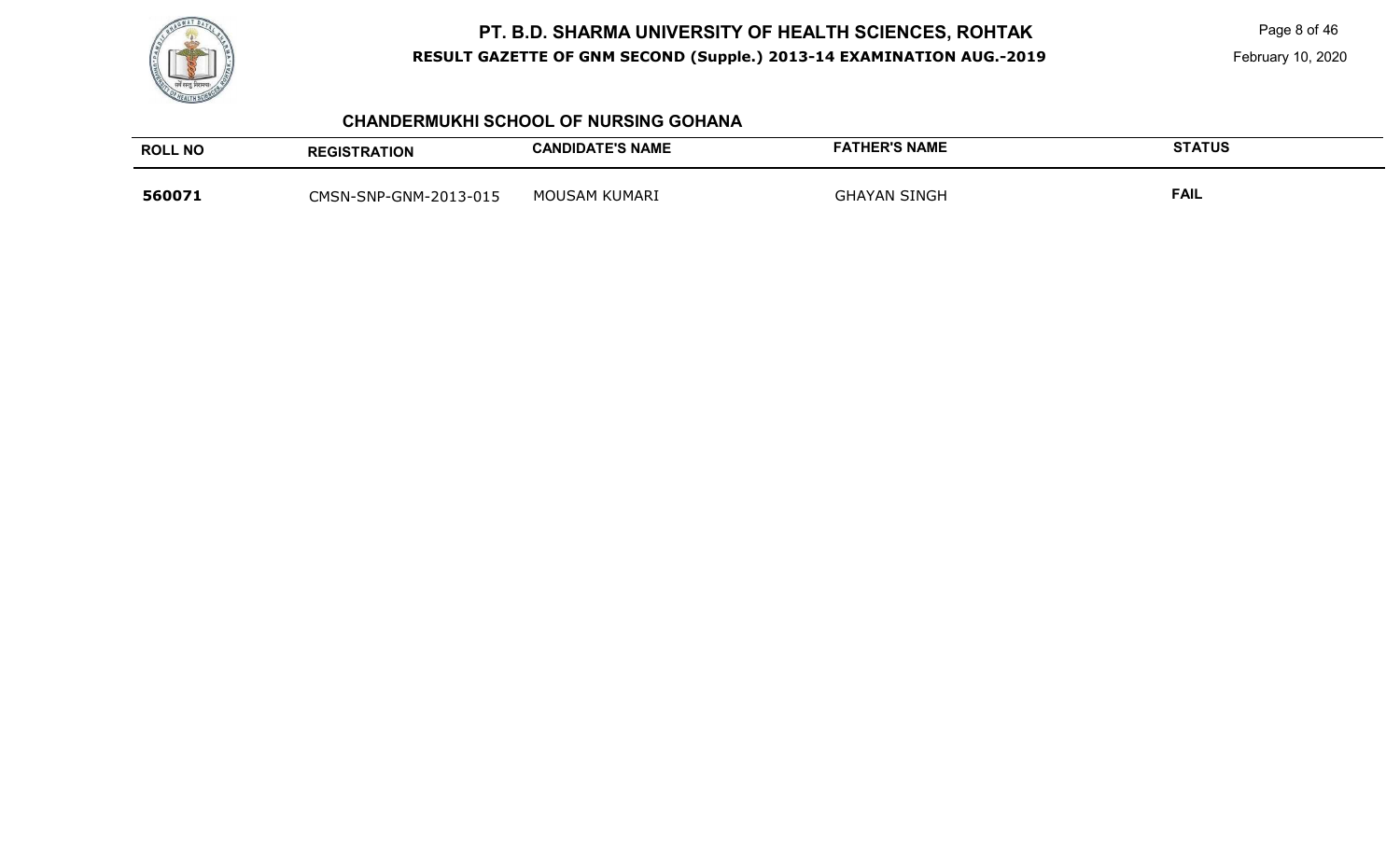

 Page 9 of 46 February 10, 2020

# **BHARAT INSTITUTE OF NURSING, SONIPAT**

| <b>ROLL NO</b> | <b>REGISTRATION</b>  | <b>CANDIDATE'S NAME</b> | <b>FATHER'S NAME</b> | <b>STATUS</b> |
|----------------|----------------------|-------------------------|----------------------|---------------|
| 560181         | BSN-SNP-GNM-2013-022 | MANJURANI               | RAJSINGH             | <b>FAIL</b>   |
| 560182         | BSN-SNP-GNM-2013-052 | <b>SUDESH</b>           | OM PRAKASH           | <b>EEC</b>    |
| 560183         | BSN-SNP-GNM-2013-058 | <b>VEENA</b>            | <b>RAMCHANDER</b>    | <b>FAIL</b>   |
| 560184         | BSN-SNP-GNM-2013-059 | <b>RAJNI</b>            | <b>SURESH</b>        | <b>FAIL</b>   |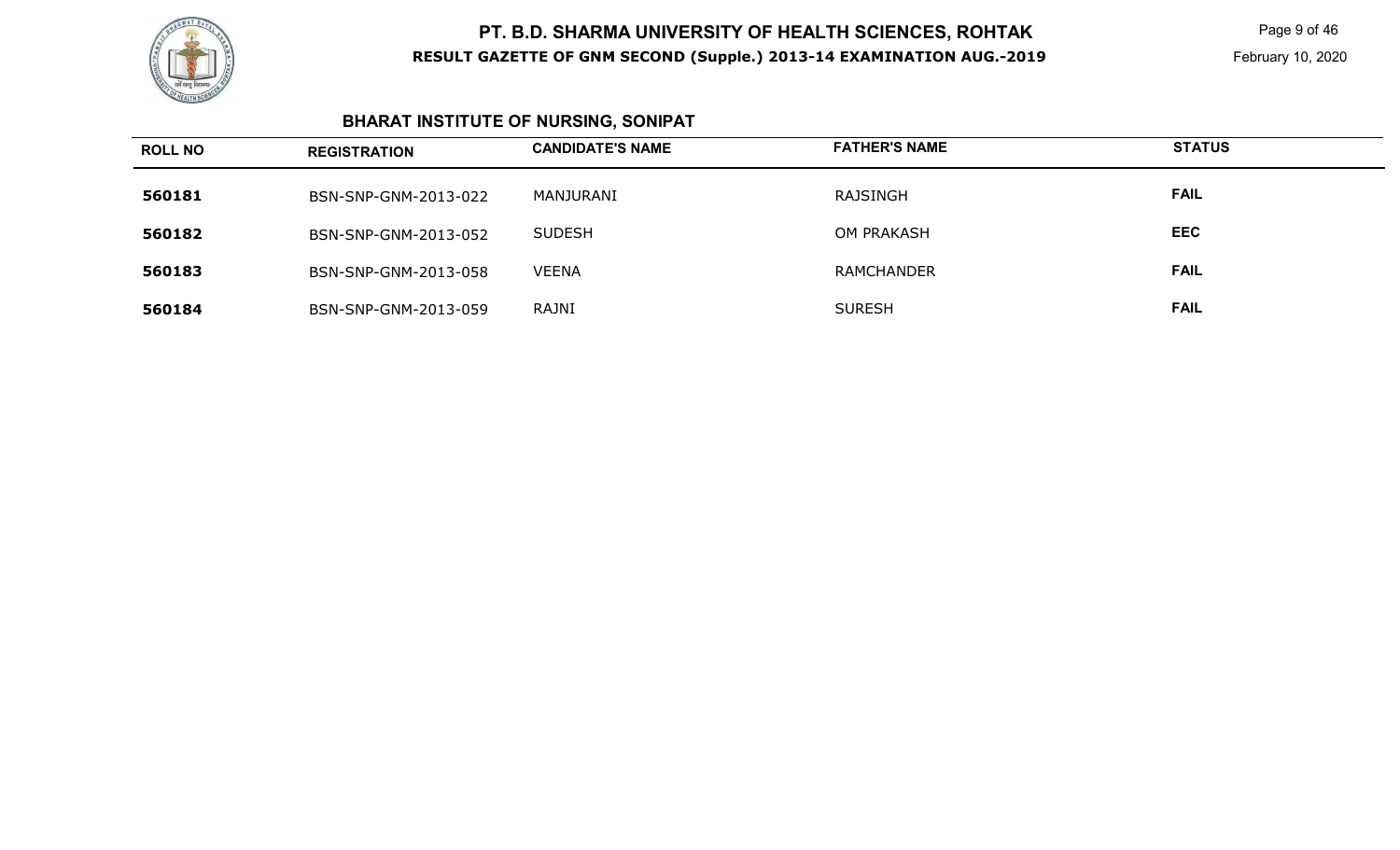

 Page 10 of 46 February 10, 2020

#### **D.C JAIN COLLEGE OF NURSING SONIPAT**

| <b>ROLL NO</b> | <b>REGISTRATION</b>  | <b>CANDIDATE'S NAME</b> | <b>FATHER'S NAME</b> | <b>STATUS</b> |
|----------------|----------------------|-------------------------|----------------------|---------------|
| 560301         | DCJ-SNP-GNM-2013-014 | NEELAM                  | <b>SHRICHANDRA</b>   | <b>FAIL</b>   |
| 560302         | DCJ-SNP-GNM-2013-018 | <b>REKHA</b>            | LAKHMI CHAND         | <b>FAIL</b>   |
| 560303         | DCJ-SNP-GNM-2013-020 | KUSUM                   | JAGBIR SINGH         | 312/500       |
| 560304         | DCJ-SNP-GNM-2013-023 | <b>GEETA RANI</b>       | <b>CHANDER BHAN</b>  | <b>FAIL</b>   |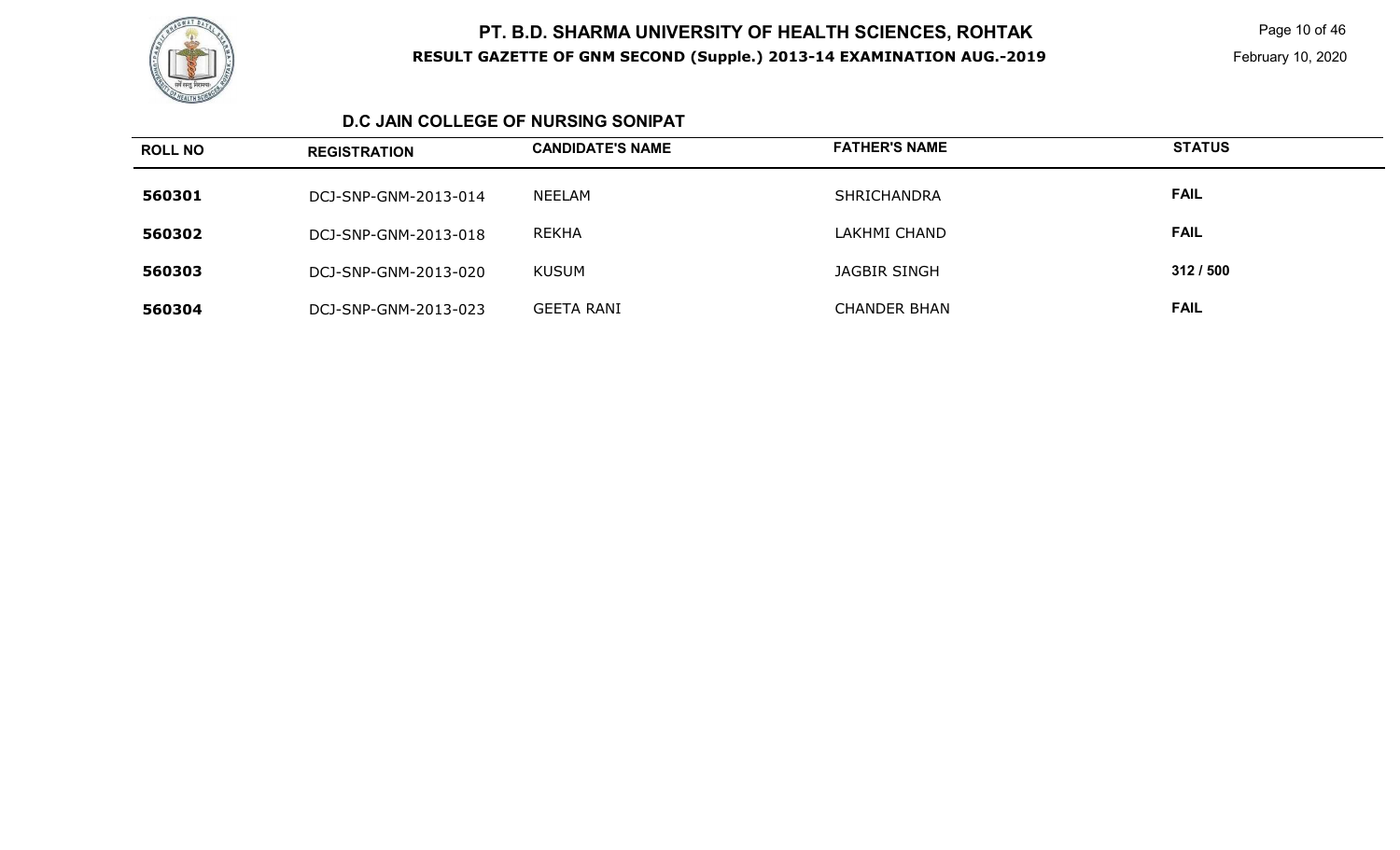

 Page 11 of 46 February 10, 2020

#### **SHRI BABA MASTNATH NURSING INST.ASTHAL BOHAR ROHTAK**

| <b>ROLL NO</b> | <b>REGISTRATION</b>    | <b>CANDIDATE'S NAME</b> | <b>FATHER'S NAME</b> | <b>STATUS</b> |
|----------------|------------------------|-------------------------|----------------------|---------------|
| 560421         | 9044                   | <b>RAKHI</b>            | MAHIPAL SHARMA       | <b>FAIL</b>   |
| 560422         | BMNSN-RTK-GNM-2013-005 | VANDANA                 | <b>SATYAWAN</b>      | 346 / 500     |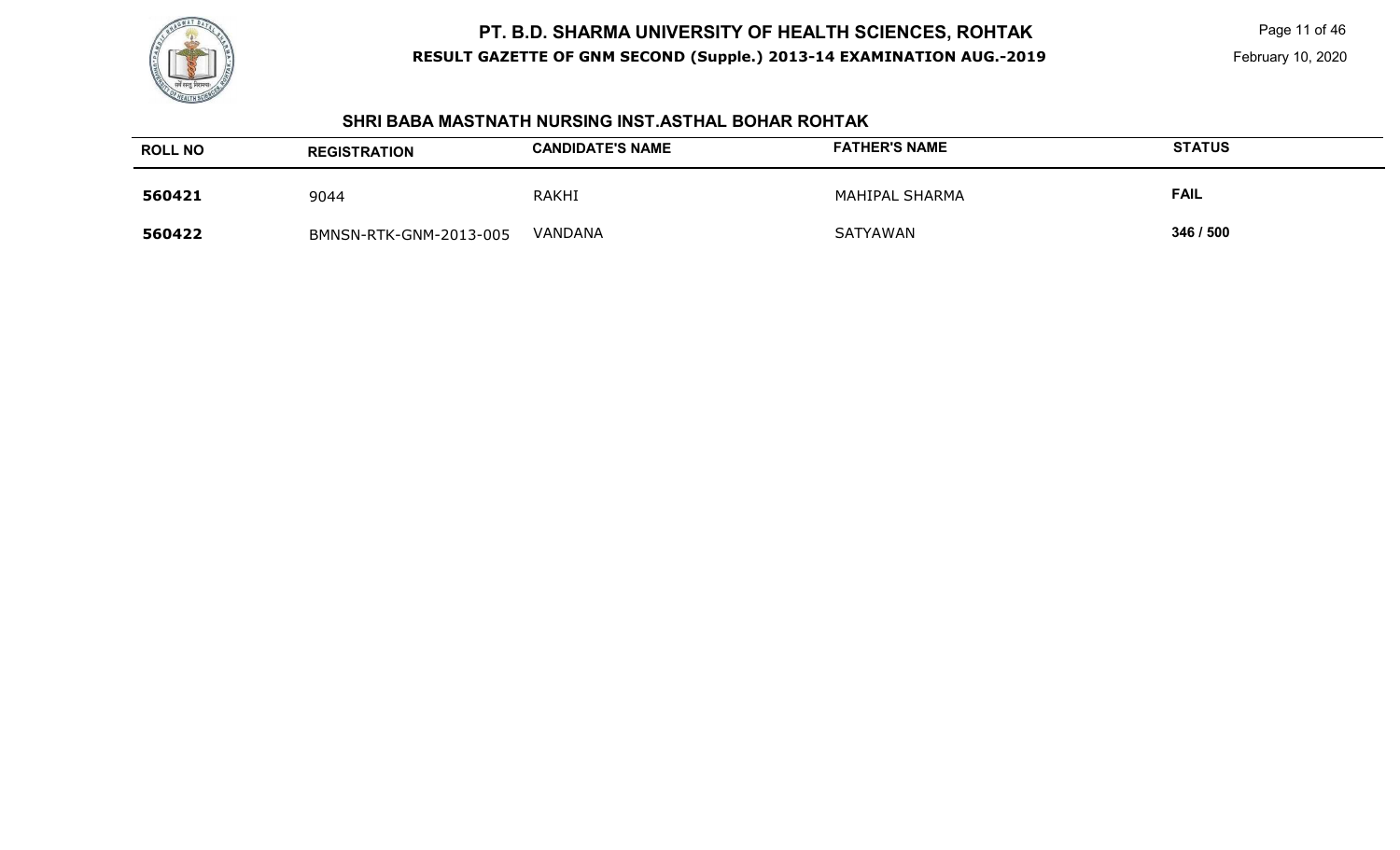

 Page 12 of 46 February 10, 2020

# **PARAMOUNT SCHOOL OF NURSING,CHHUCHHAKWAS, JHAJJAR**

| <b>ROLL NO</b> | <b>REGISTRATION</b>  | <b>CANDIDATE'S NAME</b> | <b>FATHER'S NAME</b> | <b>STATUS</b> |
|----------------|----------------------|-------------------------|----------------------|---------------|
| 560481         | PSN-JJR-GNM-2013-031 | <b>KIRAN</b>            | <b>SURAT SINGH</b>   | FAIL          |
| 560482         | PSN-JJR-GNM-2013-048 | NEELAM                  | DALBEER SINGH        | 306/500       |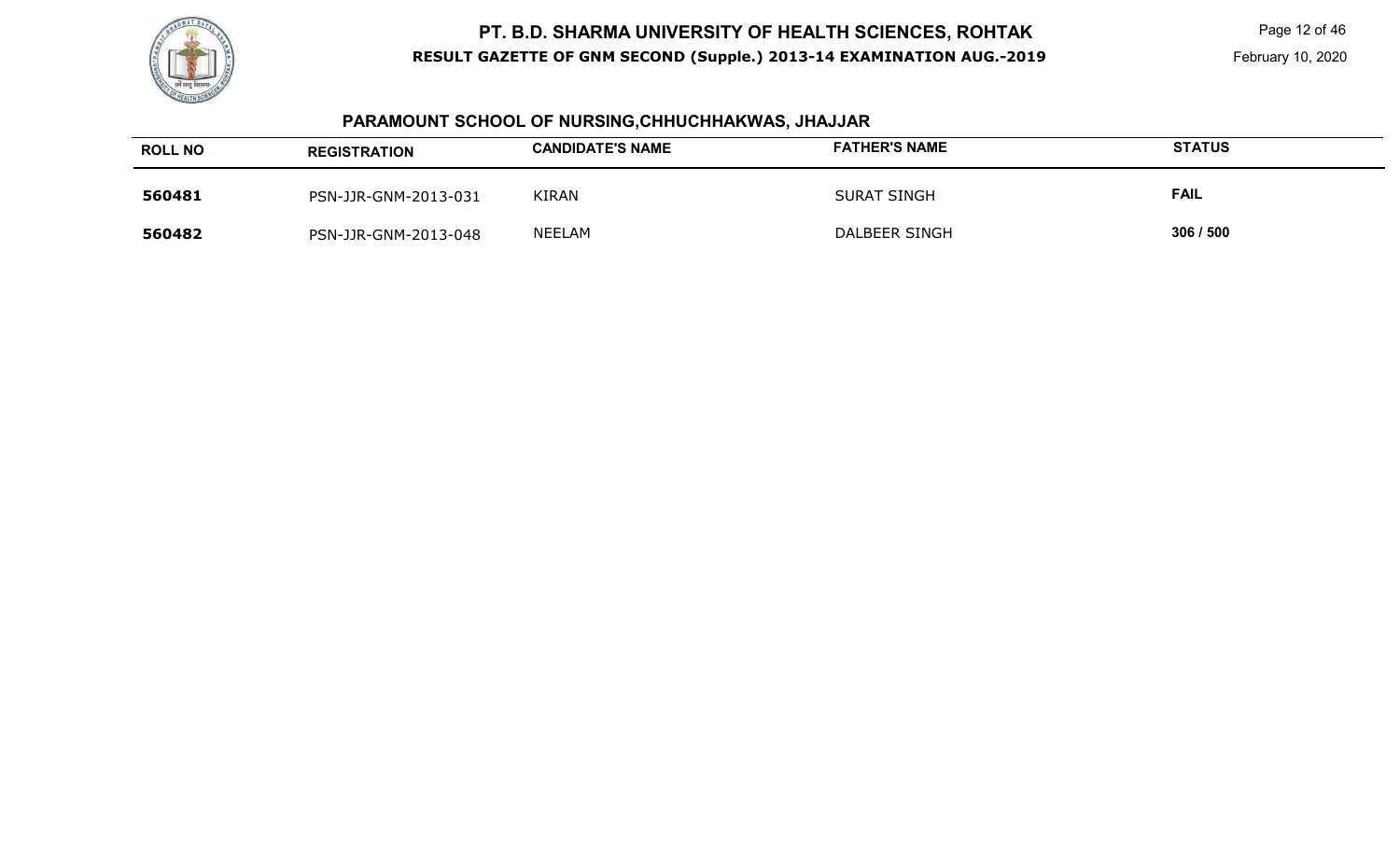

# **B.D.M. COLLEGE OF NURSING, CHHUCHHAKWAS, JHAJJAR**

| <b>ROLL NO</b> | <b>REGISTRATION</b>  | <b>CANDIDATE'S NAME</b> | <b>FATHER'S NAME</b>  | <b>STATUS</b> |
|----------------|----------------------|-------------------------|-----------------------|---------------|
| 560601         | BDM-JJR-GNM-2013-002 | <b>SUNITA</b>           | <b>RAMCHANDER</b>     | 345 / 500     |
| 560602         | BDM-JJR-GNM-2013-031 | SARITA KUMARI           | <b>DEVA SINGH</b>     | 357 / 500     |
| 560603         | BDM-JJR-GNM-2013-034 | <b>NAMITA</b>           | <b>SURENDER KUMAR</b> | <b>FAIL</b>   |
| 560604         | BDM-JJR-GNM-2013-037 | SARMILA KUMARI          | RAJENDER              | 351 / 500     |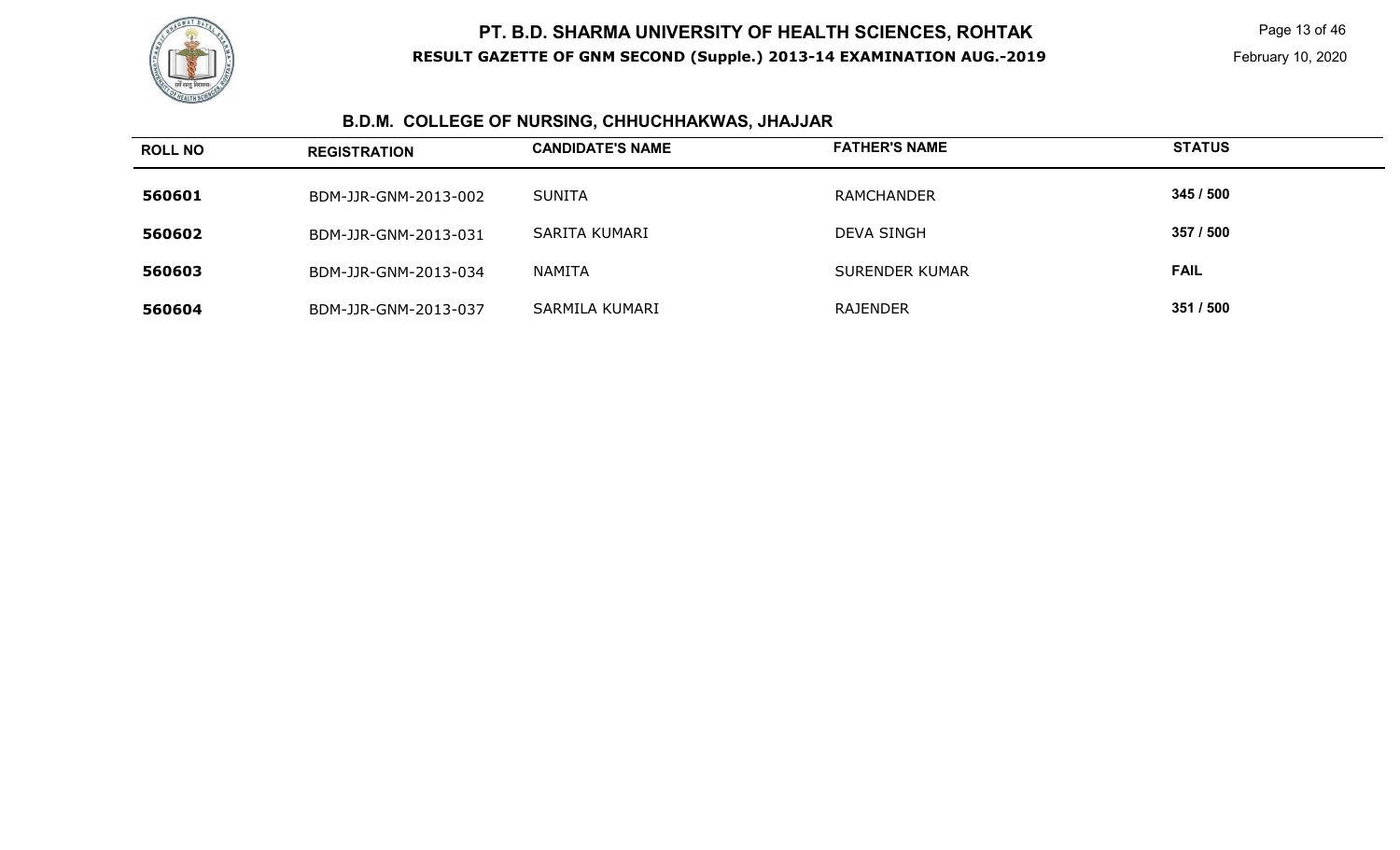

Page 14 of 46

#### **RADHASWAMI NURSING COLLEGE KHARKARA MEHAM**

| <b>ROLL NO</b> | <b>REGISTRATION</b>   | <b>CANDIDATE'S NAME</b> | <b>FATHER'S NAME</b> | <b>STATUS</b> |
|----------------|-----------------------|-------------------------|----------------------|---------------|
| 560831         | RSSN-RTK-GNM-2013-026 | PRIYANKA                | <b>ASHOK KUMAR</b>   | 313/500       |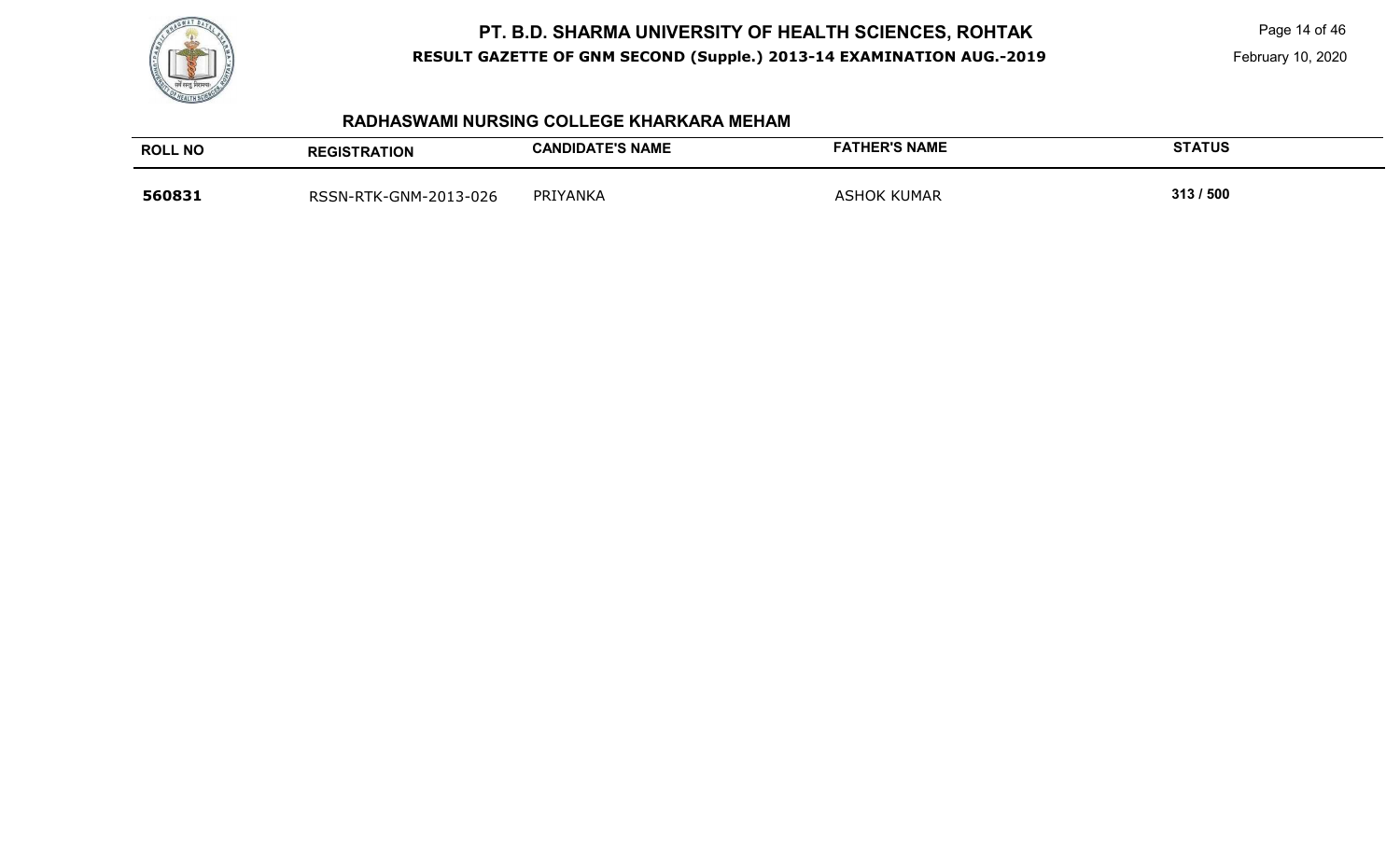

 Page 15 of 46 February 10, 2020

#### **GANGAPUTRA NURSING INSTITUTE KANDELA JIND**

| <b>ROLL NO</b> | <b>REGISTRATION</b>  | <b>CANDIDATE'S NAME</b> | <b>FATHER'S NAME</b>   | <b>STATUS</b> |
|----------------|----------------------|-------------------------|------------------------|---------------|
| 560881         | GSN-JND-GNM-2013-031 | AJAY KUMAR              | <b>TARA SINGH</b>      | <b>FAIL</b>   |
| 560882         | GSN-JND-GNM-2013-032 | RAMAN                   | RAJENDER               | 325/500       |
| 560883         | GSN-JND-GNM-2013-035 | SUDHIR DHANDA           | <b>SUBHASH CHANDER</b> | 337 / 500     |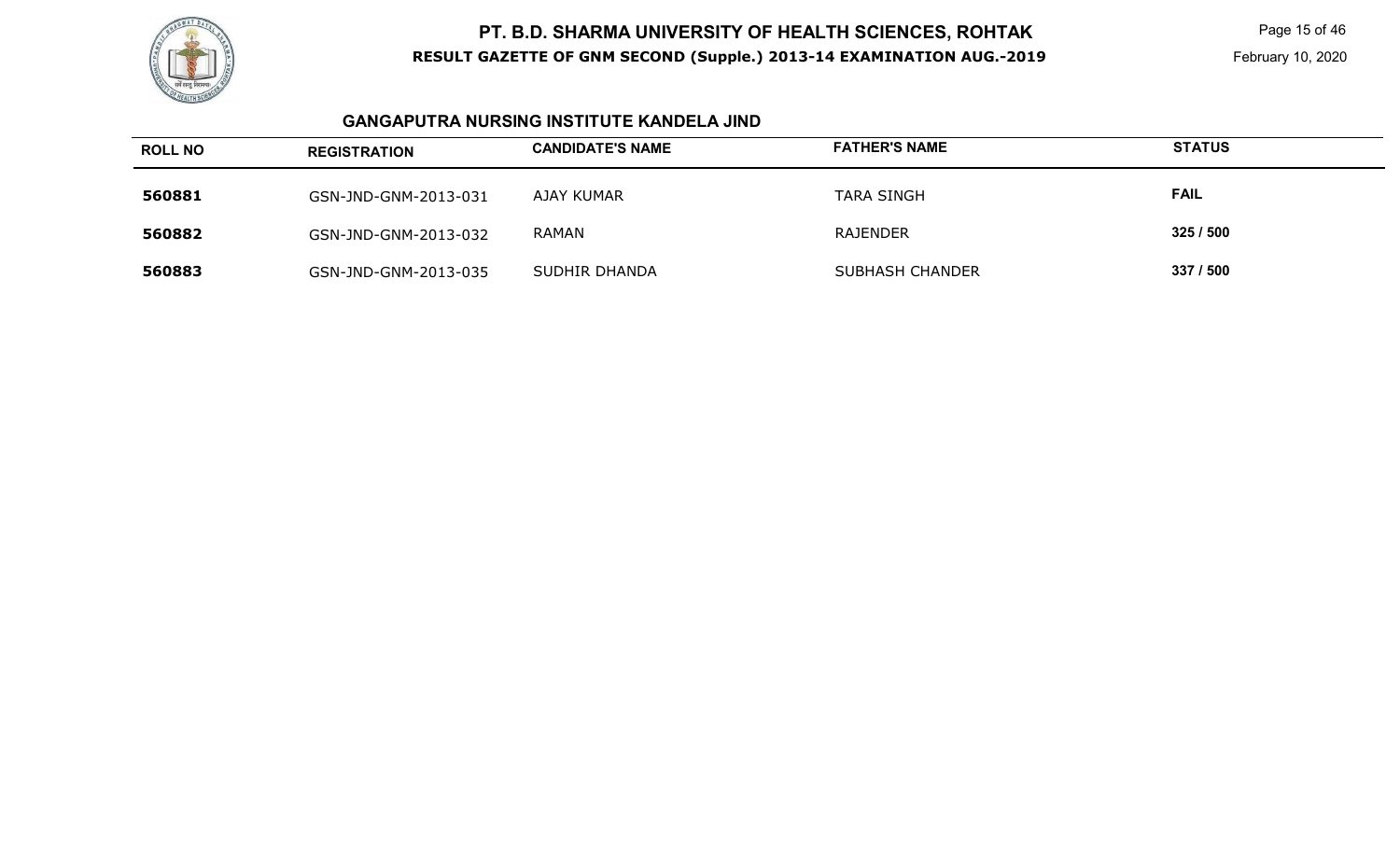

 Page 16 of 46 February 10, 2020

# **GAJRAJ INSTITUTE OF NURSING,GOHANA**

| <b>ROLL NO</b> | <b>REGISTRATION</b>  | <b>CANDIDATE'S NAME</b> | <b>FATHER'S NAME</b> | <b>STATUS</b> |
|----------------|----------------------|-------------------------|----------------------|---------------|
| 564195         | GIN/SNP/GNM/2013/033 | <b>MEENA DEVI</b>       | <b>WAZIR SINGH</b>   | 304 / 500     |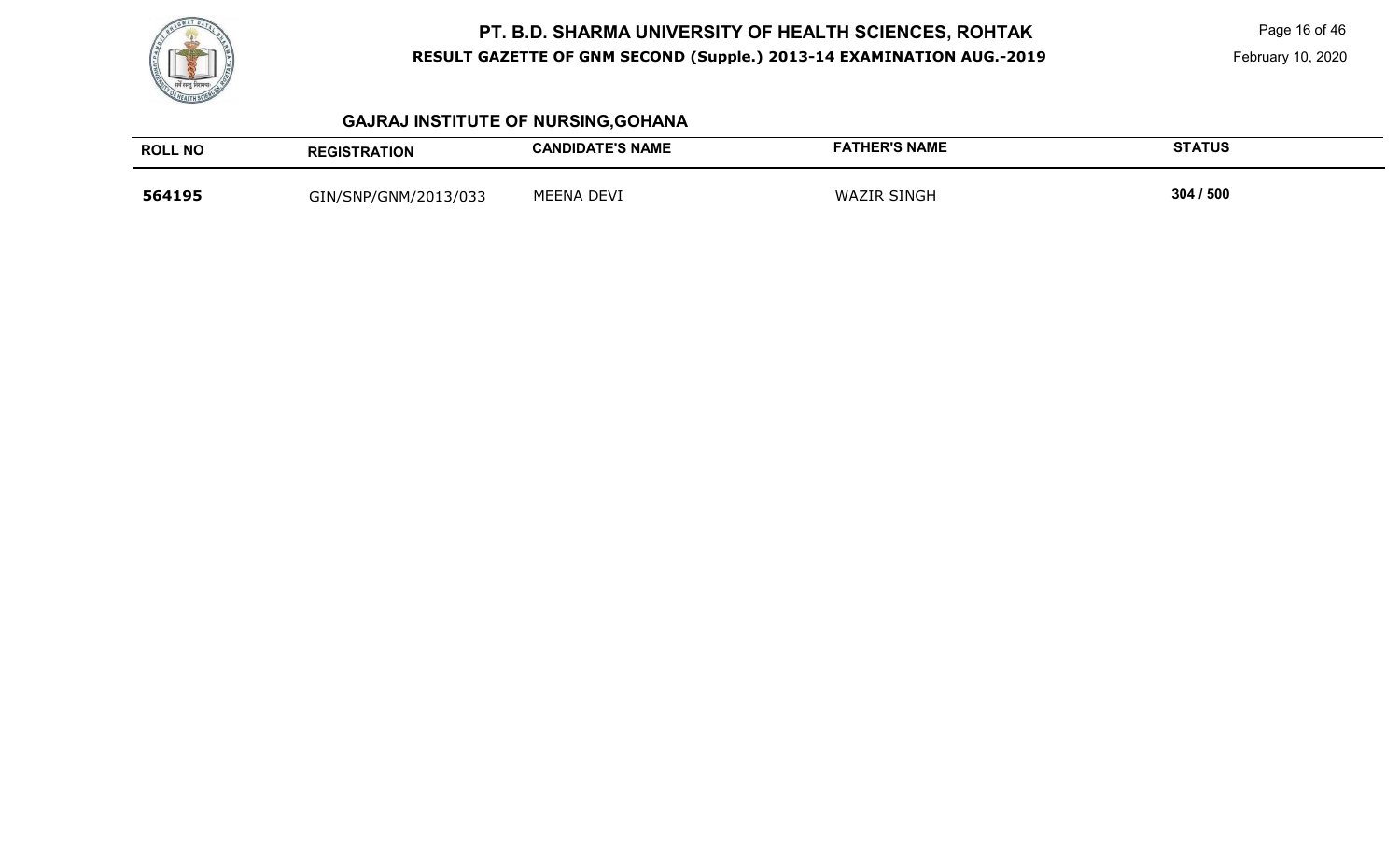

 Page 17 of 46 February 10, 2020

#### **SVM SCHOOL OF NURSING CHANG BHIWANI**

| <b>ROLL NO</b> | <b>REGISTRATION</b>  | <b>CANDIDATE'S NAME</b> | <b>FATHER'S NAME</b> | <b>STATUS</b> |
|----------------|----------------------|-------------------------|----------------------|---------------|
| 560941         | SVM-BHW-GNM-2013-034 | <b>SUNITA</b>           | KARAM SINGH          | <b>FAIL</b>   |
| 560942         | SVM-BHW-GNM-2013-051 | SHIVANI                 | OM PARKASH           | 336 / 500     |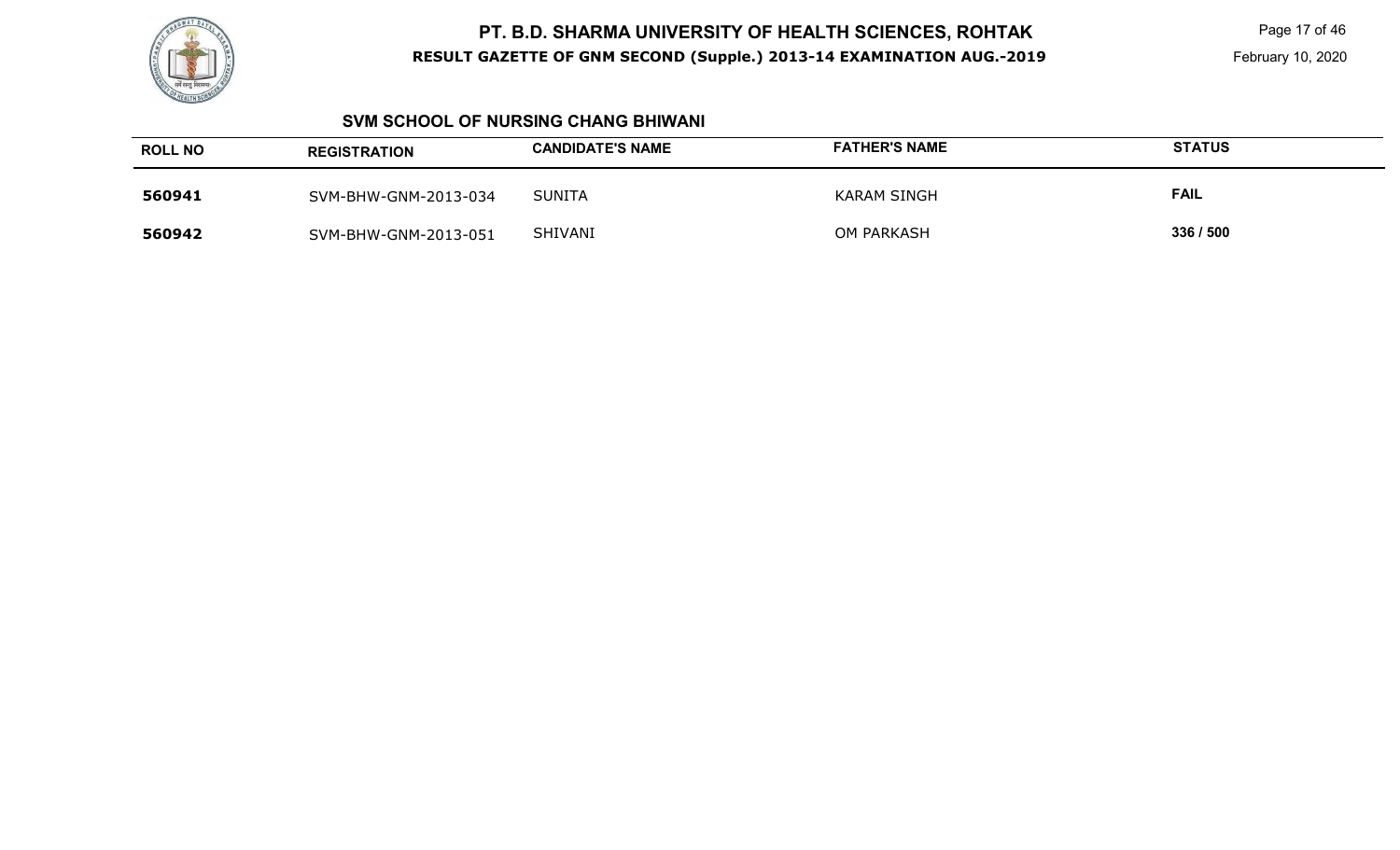

 Page 18 of 46 February 10, 2020

#### **GRV NURSING SCHOOL CHARKHI DADRI BHIWANI**

| <b>ROLL NO</b> | <b>REGISTRATION</b>  | <b>CANDIDATE'S NAME</b> | <b>FATHER'S NAME</b> | <b>STATUS</b> |
|----------------|----------------------|-------------------------|----------------------|---------------|
| 561061         | VSN-BHW-GNM-2013-015 | KAVITA KUMARI           | NAFE SINGH           | 342 / 500     |
| 561062         | VSN-BHW-GNM-2013-044 | <b>SONIA RANI</b>       | <b>HANS RAJ</b>      | 322/500       |
| 561063         | VSN-BHW-GNM-2013-052 | <b>KAMLESH</b>          | <b>CHANDGI RAM</b>   | 316 / 500     |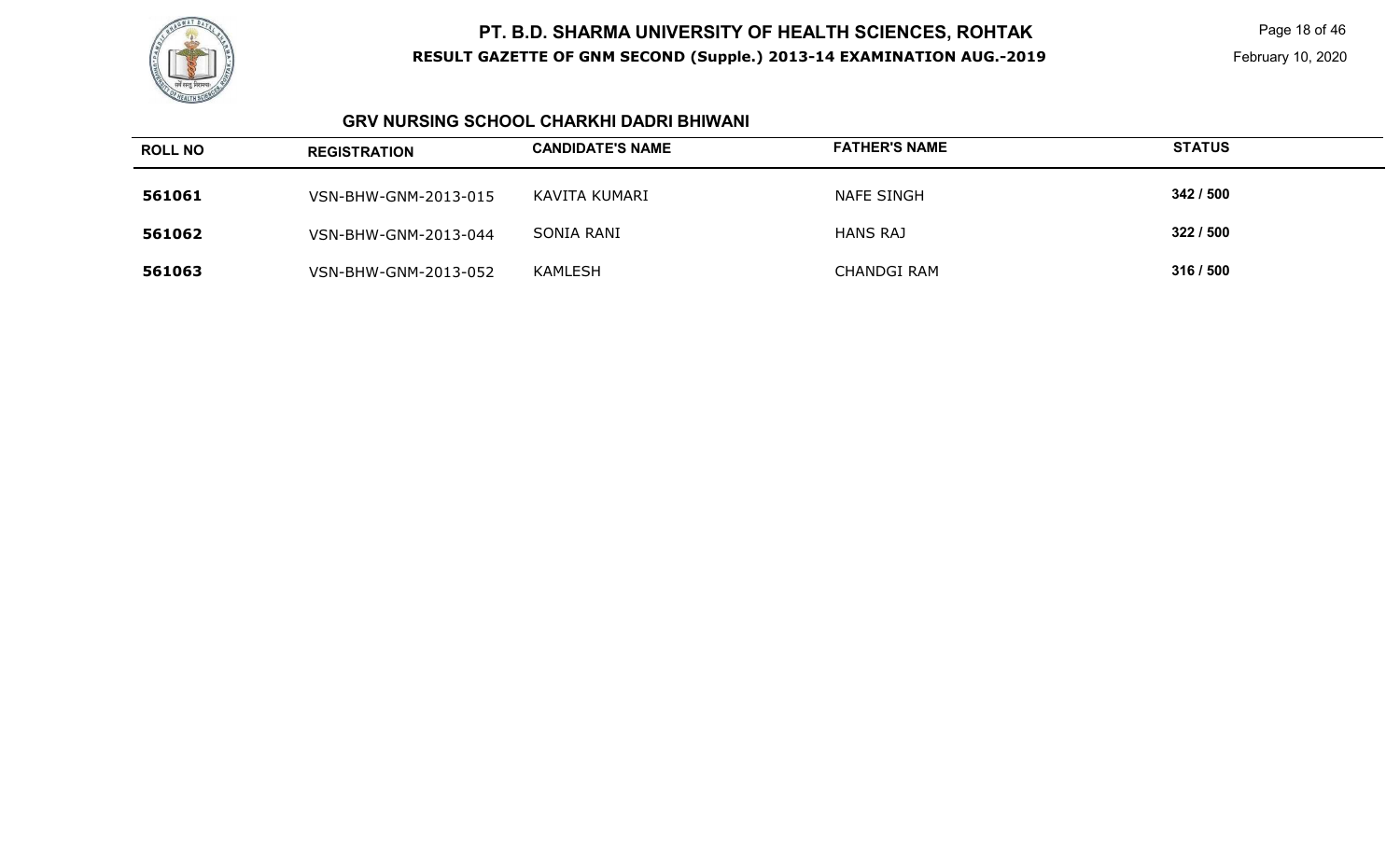

 Page 19 of 46 February 10, 2020

#### **SANT GANGA NATH SCHOOL OF NURSING KITLANA BHIWANI**

| <b>ROLL NO</b> | <b>REGISTRATION</b>    | <b>CANDIDATE'S NAME</b> | <b>FATHER'S NAME</b> | <b>STATUS</b> |
|----------------|------------------------|-------------------------|----------------------|---------------|
| 561181         | SGNSN-BHW-GNM-2013-009 | SANTOSH                 | <b>HIRA SINGH</b>    | 318 / 500     |
| 561182         | SGNSN-BHW-GNM-2013-025 | <b>RENU</b>             | <b>DALBIR</b>        | 327 / 500     |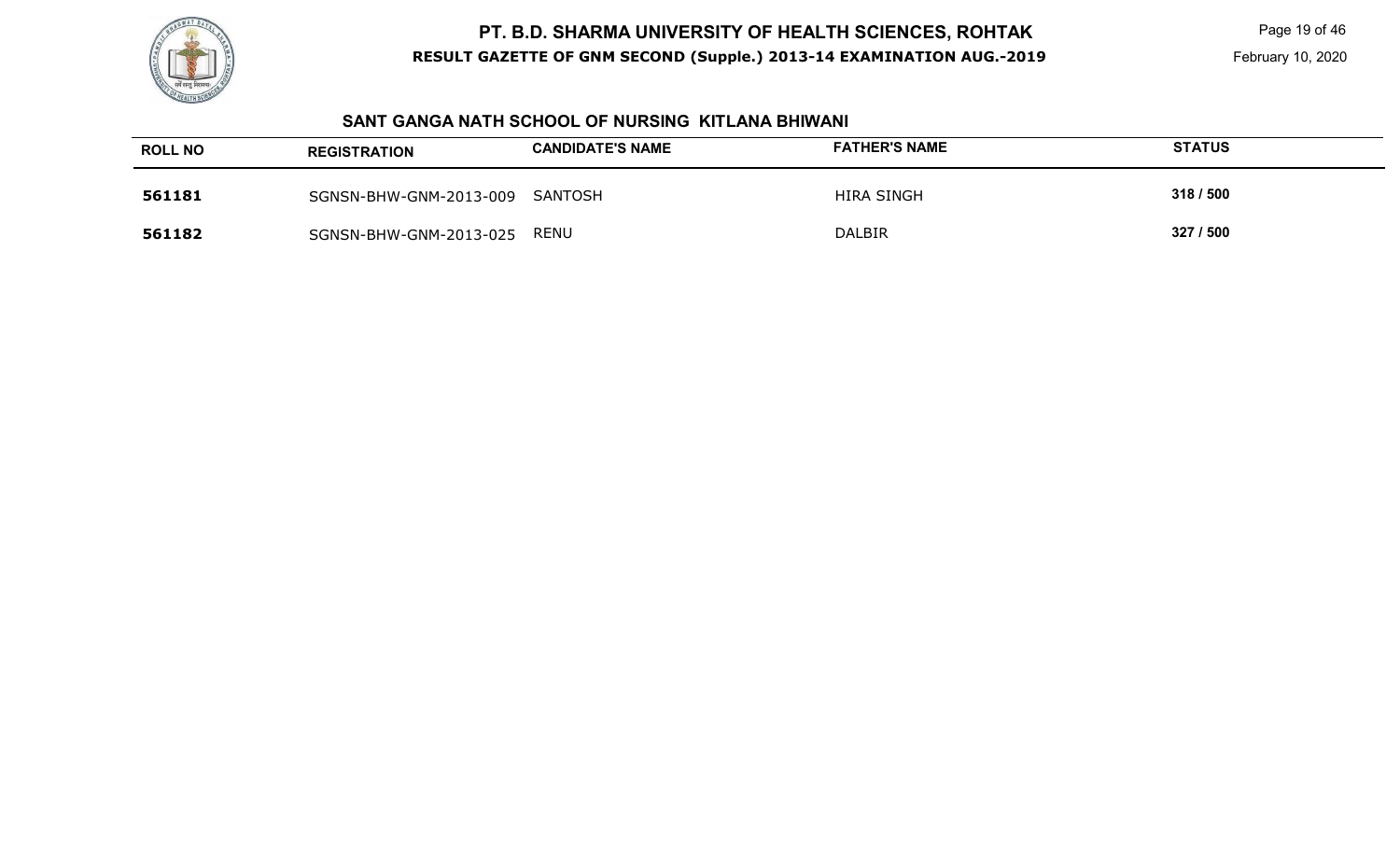

 Page 20 of 46 February 10, 2020

#### **CCC NURSING COLLEGE SINGHANI BHIWANI**

| <b>ROLL NO</b> | <b>REGISTRATION</b>    | <b>CANDIDATE'S NAME</b> | <b>FATHER'S NAME</b> | <b>STATUS</b> |
|----------------|------------------------|-------------------------|----------------------|---------------|
| 561291         | CCC-BHW-GNM-2013-034   | <b>SUMAN</b>            | <b>DESH RAJ</b>      | 306/500       |
| 561292         | CCCNC-BHW-GNM-2013-010 | SONU DEVI               | <b>KRISHAN KUMAR</b> | 308/500       |
| 561293         | CCCNC-BHW-GNM-2013-019 | RAJESH DEVI             | <b>KEWAL RAM</b>     | 304/500       |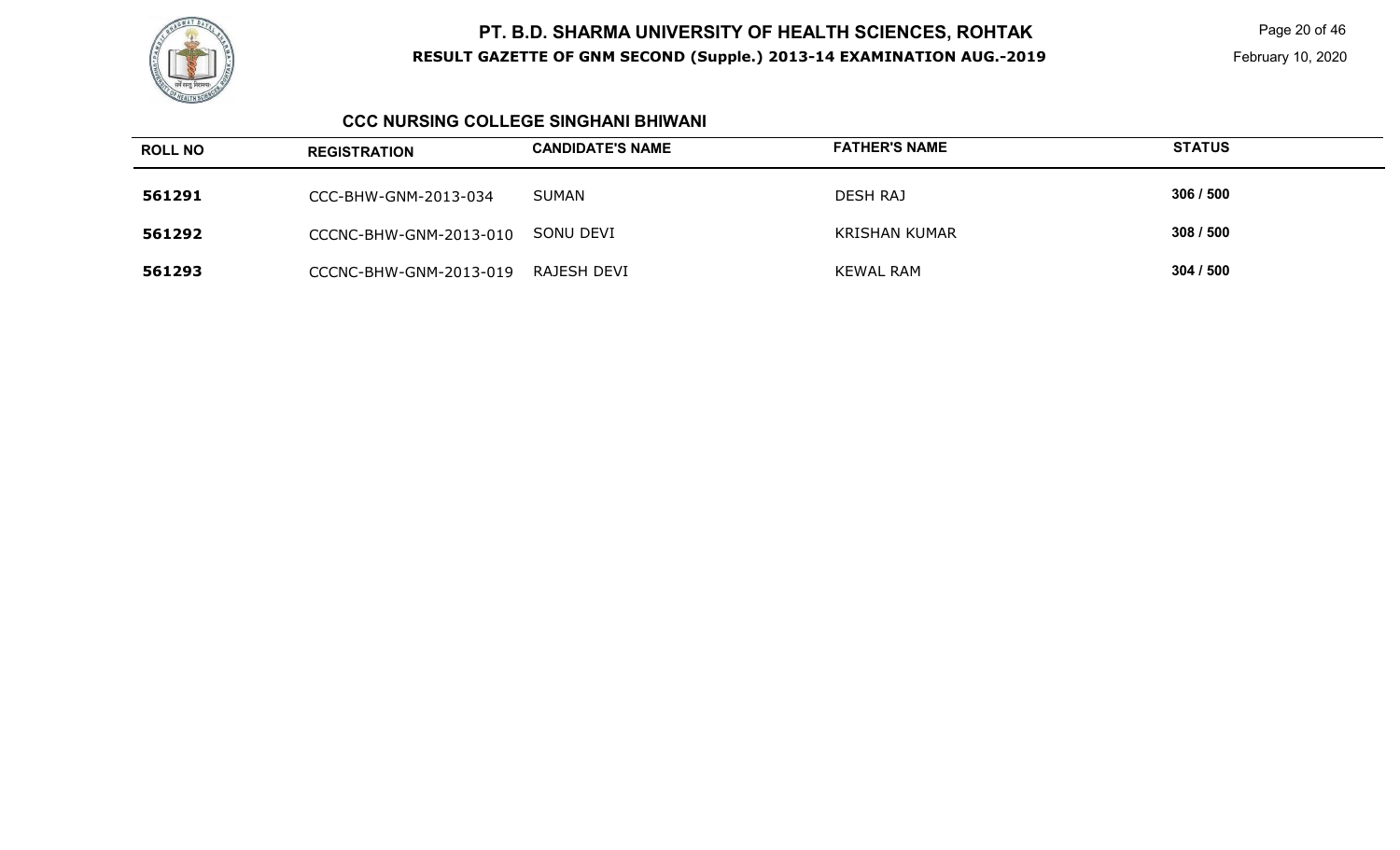

 Page 21 of 46 February 10, 2020

#### **SHARBATI SCHOOL OF NURSING MAHENDERGARH**

| <b>ROLL NO</b> | <b>REGISTRATION</b>  | <b>CANDIDATE'S NAME</b> | <b>FATHER'S NAME</b> | <b>STATUS</b> |
|----------------|----------------------|-------------------------|----------------------|---------------|
| 561401         | SSN-MGH-GNM-2013-013 | <b>JYOTI</b>            | <b>HEERA LAL</b>     | 313/500       |
| 561402         | SSN-MGH-GNM-2013-020 | LOKESH KUMAR            | <b>NAND KISHOR</b>   | 321 / 500     |
| 561403         | SSN-MGH-GNM-2013-021 | MAMTA                   | <b>BALBIR SINGH</b>  | 306/500       |
| 561404         | SSN-MGH-GNM-2013-049 | <b>SHUBH LATA</b>       | <b>TARA CHAND</b>    | 325/500       |
| 561405         | SSN-MGH-GNM-2013-053 | <b>SUNIL</b>            | <b>RAI SINGH</b>     | 345 / 500     |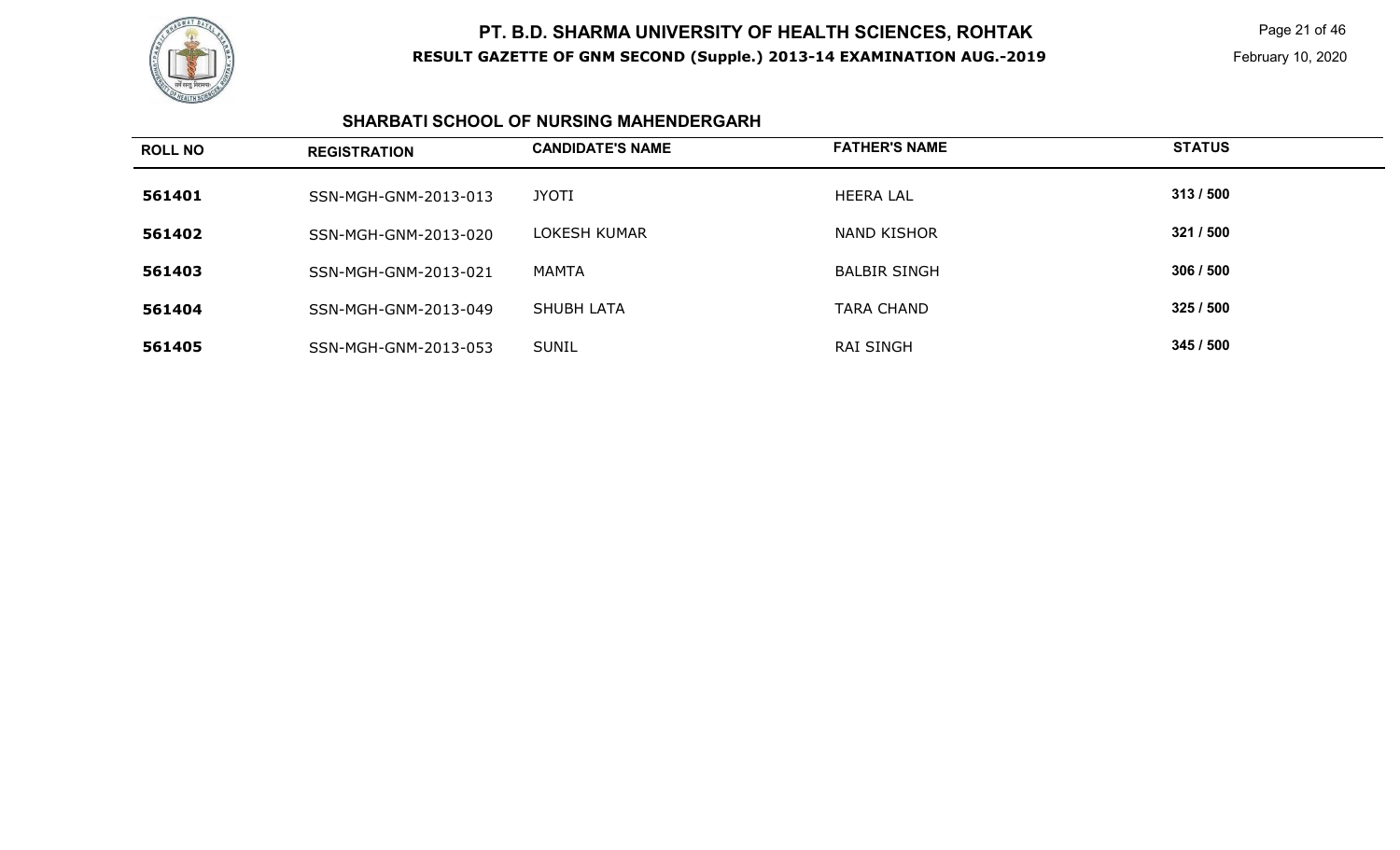

 Page 22 of 46 February 10, 2020

#### **SMT. SHANTI DEVI SCHOOL OF NURSING SAHARANWAS REWARI**

| <b>ROLL NO</b> | <b>REGISTRATION</b>   | <b>CANDIDATE'S NAME</b> | <b>FATHER'S NAME</b> | <b>STATUS</b> |
|----------------|-----------------------|-------------------------|----------------------|---------------|
| 561531         | SDSN-RWR-GNM-2013-016 | <b>EKTA</b>             | RAM KISHAN           | 305/500       |
| 561532         | SDSN-RWR-GNM-2013-028 | MEENAXI GULIA           | <b>ANAND PAL</b>     | 324 / 500     |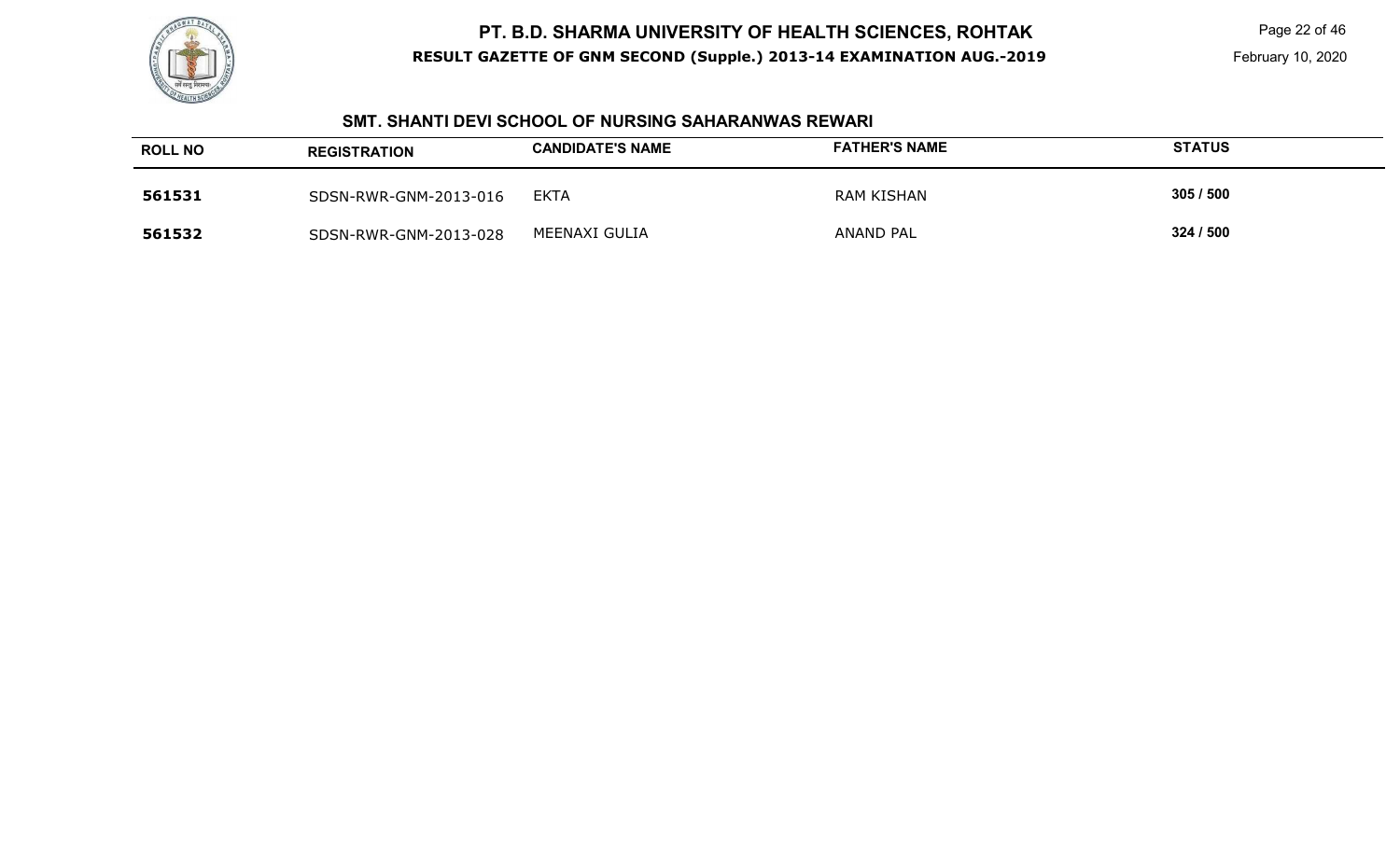

 Page 23 of 46 February 10, 2020

#### **PHOGAT SCHOOL OF NURSING, LOHARU, BHIWANI**

| <b>ROLL NO</b> | <b>REGISTRATION</b>  | <b>CANDIDATE'S NAME</b> | <b>FATHER'S NAME</b> | <b>STATUS</b> |
|----------------|----------------------|-------------------------|----------------------|---------------|
| 561651         | PSN-BHW-GNM-2013-005 | MUNNI                   | <b>BAJRANG LAL</b>   | 316 / 500     |
| 561652         | PSN-BHW-GNM-2013-023 | SHARMILA                | <b>BAHADUR SINGH</b> | 311 / 500     |
| 561653         | PSN-BHW-GNM-2013-029 | KAUSHALYA               | RAJBIR SINGH         | <b>ABS</b>    |
| 561654         | PSN-BHW-GNM-2013-039 | <b>NEENU</b>            | <b>BUDH RAM</b>      | <b>FAIL</b>   |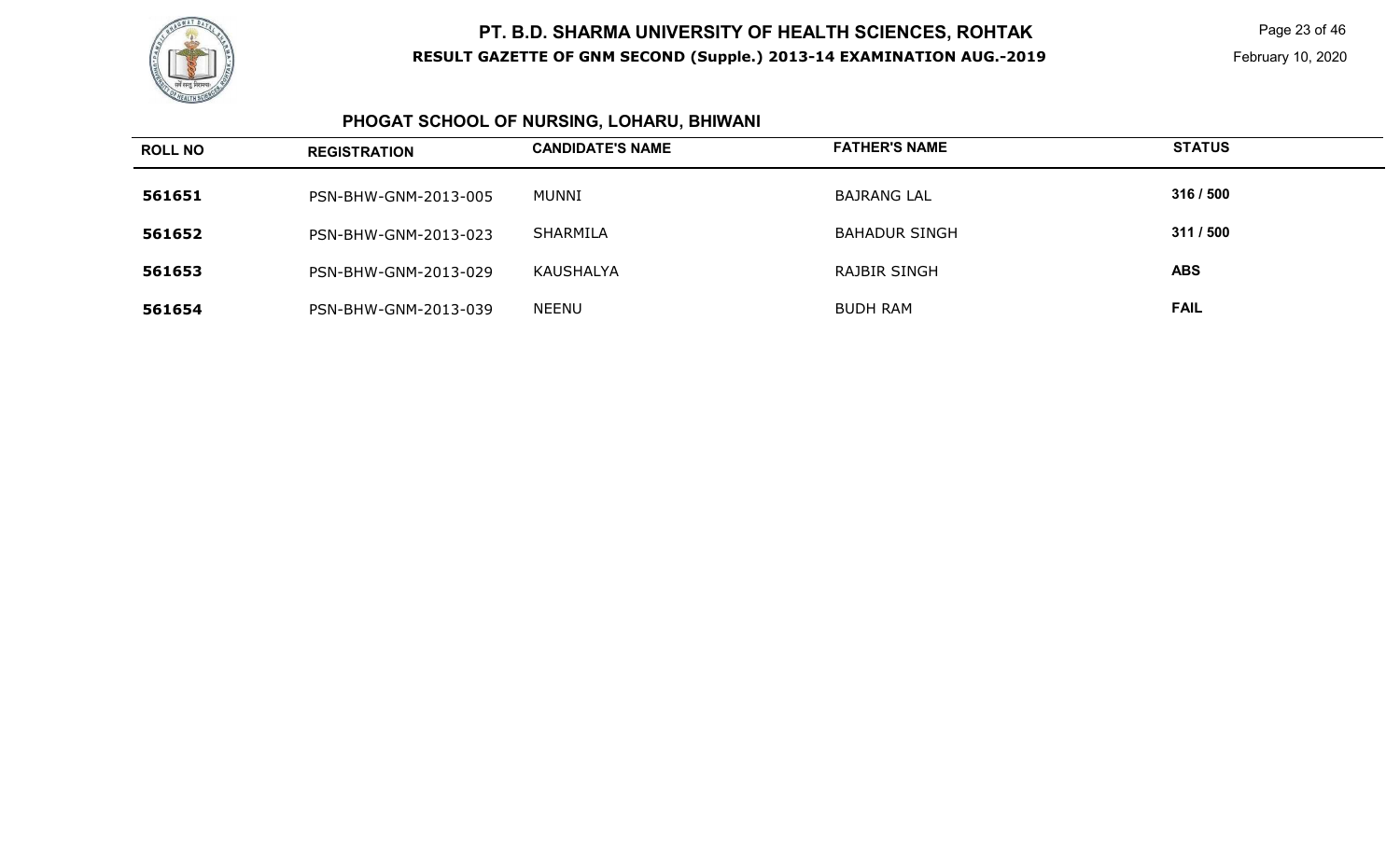

 Page 24 of 46 February 10, 2020

#### **BABA SWAMI DAYAL SCHOOL OF NURSING MAHENDERGARH**

| <b>ROLL NO</b> | <b>REGISTRATION</b>    | <b>CANDIDATE'S NAME</b> | <b>FATHER'S NAME</b> | <b>STATUS</b> |
|----------------|------------------------|-------------------------|----------------------|---------------|
| 561771         | BSDSN-MGH-GNM-2013-013 | ARTI                    | <b>CHET RAM</b>      | 298 / 500     |
| 561772         | BSDSN-MGH-GNM-2013-020 | <b>SHASHI</b>           | MUKESH KUMAR         | <b>FAIL</b>   |
| 561773         | BSDSN-MGH-GNM-2013-024 | RENU KUMARI             | <b>JIVAN DASS</b>    | <b>FAIL</b>   |
| 561774         | BSDSN-MGH-GNM-2013-034 | SEEMA KUMARI            | SADHU RAM            | <b>FAIL</b>   |
| 561775         | BSDSN-MGH-GNM-2013-038 | <b>SEEMA</b>            | JAGDISH SINGH        | 303/500       |
| 561776         | BSDSN-MGH-GNM-2013-36  | PRIYANKA BAI            | <b>BAHADUR SINGH</b> | <b>FAIL</b>   |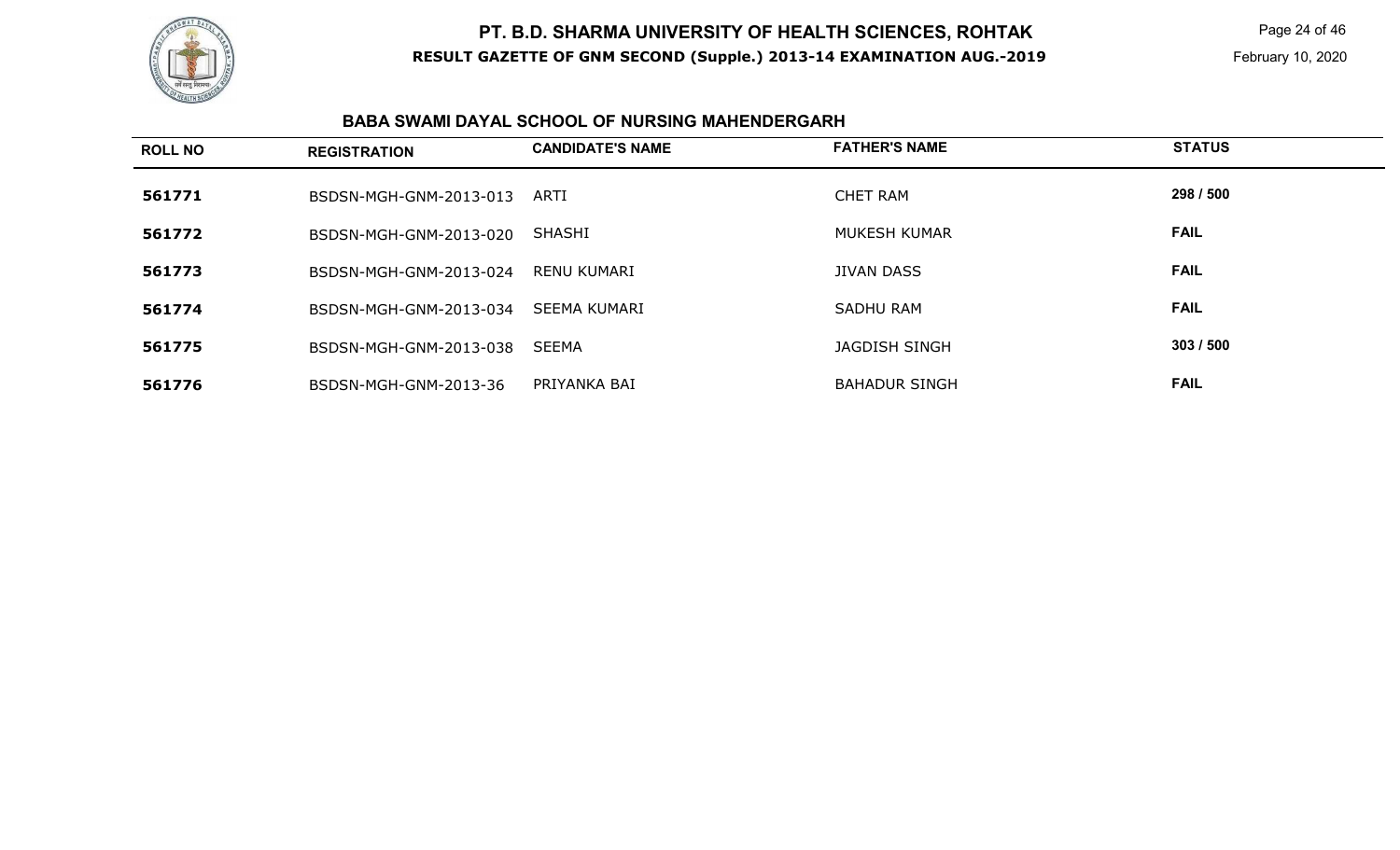

 Page 25 of 46 February 10, 2020

#### **RDR JAN SEWA SCH. OF NURSING KANINA MOHINDERGARH**

| <b>ROLL NO</b> | <b>REGISTRATION</b>  | <b>CANDIDATE'S NAME</b> | <b>FATHER'S NAME</b>  | <b>STATUS</b> |
|----------------|----------------------|-------------------------|-----------------------|---------------|
| 561891         | RDR-MGH-GNM-2013-013 | RINKU                   | <b>HAWA SINGH</b>     | 305/500       |
| 561892         | RDR-MGH-GNM-2013-034 | NEELAM                  | <b>RAJENDER SINGH</b> | 331 / 500     |
| 561893         | RDR-MGH-GNM-2013-042 | MONIKA                  | HOSHIYAR SINGH        | 308/500       |
| 561894         | RDR-MGH-GNM-2013-045 | PIRYANKA                | SHISH PAL             | <b>FAIL</b>   |
| 561895         | RDR-MGH-GNM-2013-046 | MADHU                   | <b>SATYABIR</b>       | <b>FAIL</b>   |
| 561896         | RDR-MGH-GNM-2013-047 | RAKHI                   | <b>PURAN SINGH</b>    | 303 / 500     |
| 561897         | RDR-MGH-GNM-2013-058 | PARMILA                 | <b>SH BALWAN</b>      | <b>FAIL</b>   |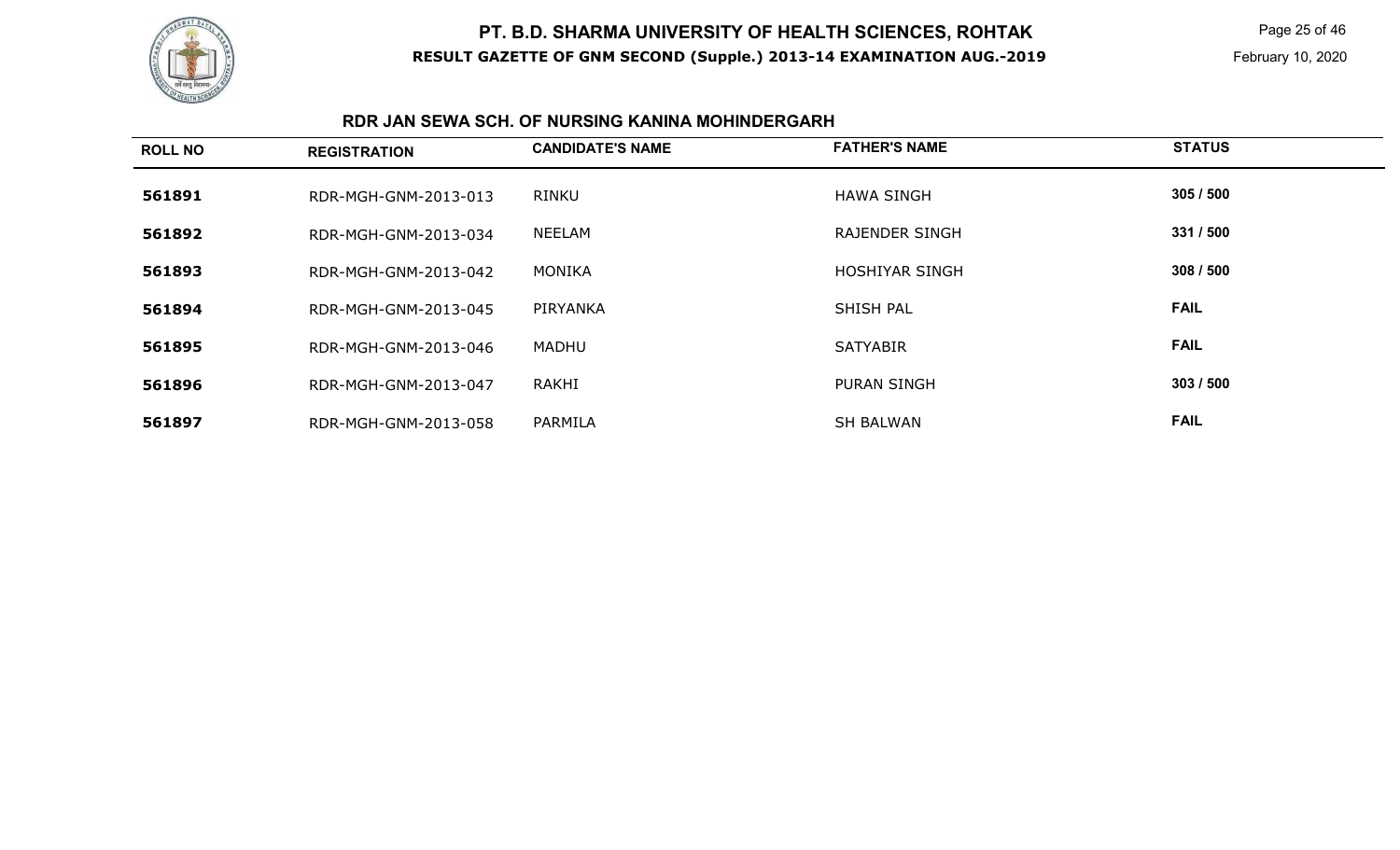

 Page 26 of 46 February 10, 2020

#### **SOS NURSING SCHOOL FARIDABAD**

| <b>ROLL NO</b> | <b>REGISTRATION</b>  | <b>CANDIDATE'S NAME</b> | <b>FATHER'S NAME</b> | <b>STATUS</b> |
|----------------|----------------------|-------------------------|----------------------|---------------|
| 562071         | SOS-FBD-GNM-2013-002 | <b>BABY PANERU</b>      | KESHAV DUTT PANERU   | 316 / 500     |
| 562072         | SOS-FBD-GNM-2013-005 | <b>DIVYA</b>            | <b>RAJESH</b>        | <b>FAIL</b>   |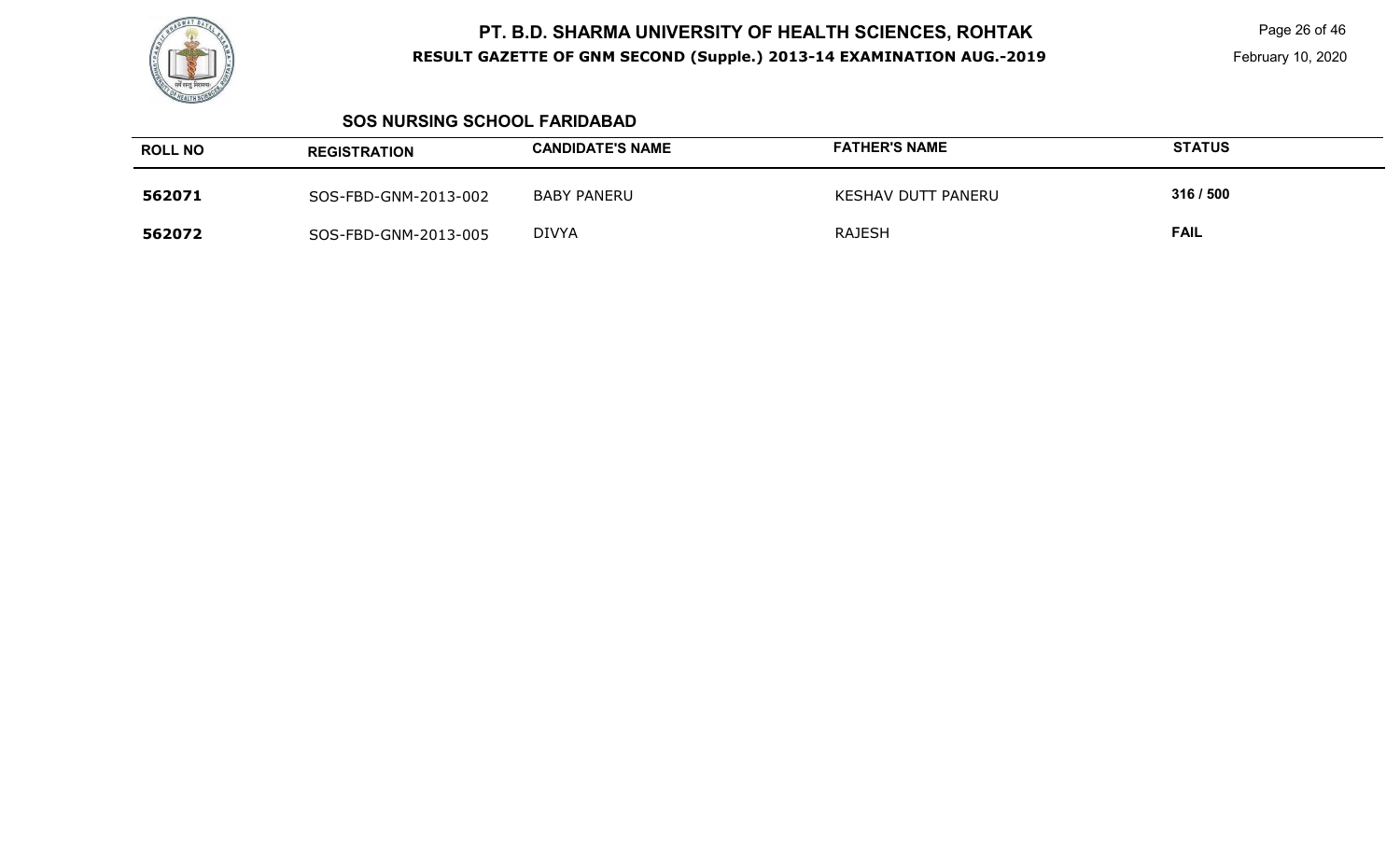

 Page 27 of 46 February 10, 2020

#### **RR SCHOOL OF NURSING GURGAON**

| <b>ROLL NO</b> | <b>REGISTRATION</b>   | <b>CANDIDATE'S NAME</b> | <b>FATHER'S NAME</b> | <b>STATUS</b> |
|----------------|-----------------------|-------------------------|----------------------|---------------|
| 562131         | RRSN-GGN-GNM-2013-016 | KM MUNNI                | RAMSWARUP            | <b>FAIL</b>   |
| 562132         | RRSN-GGN-GNM-2013-036 | <b>REENA</b>            | <b>BHUDEV SHARMA</b> | <b>FAIL</b>   |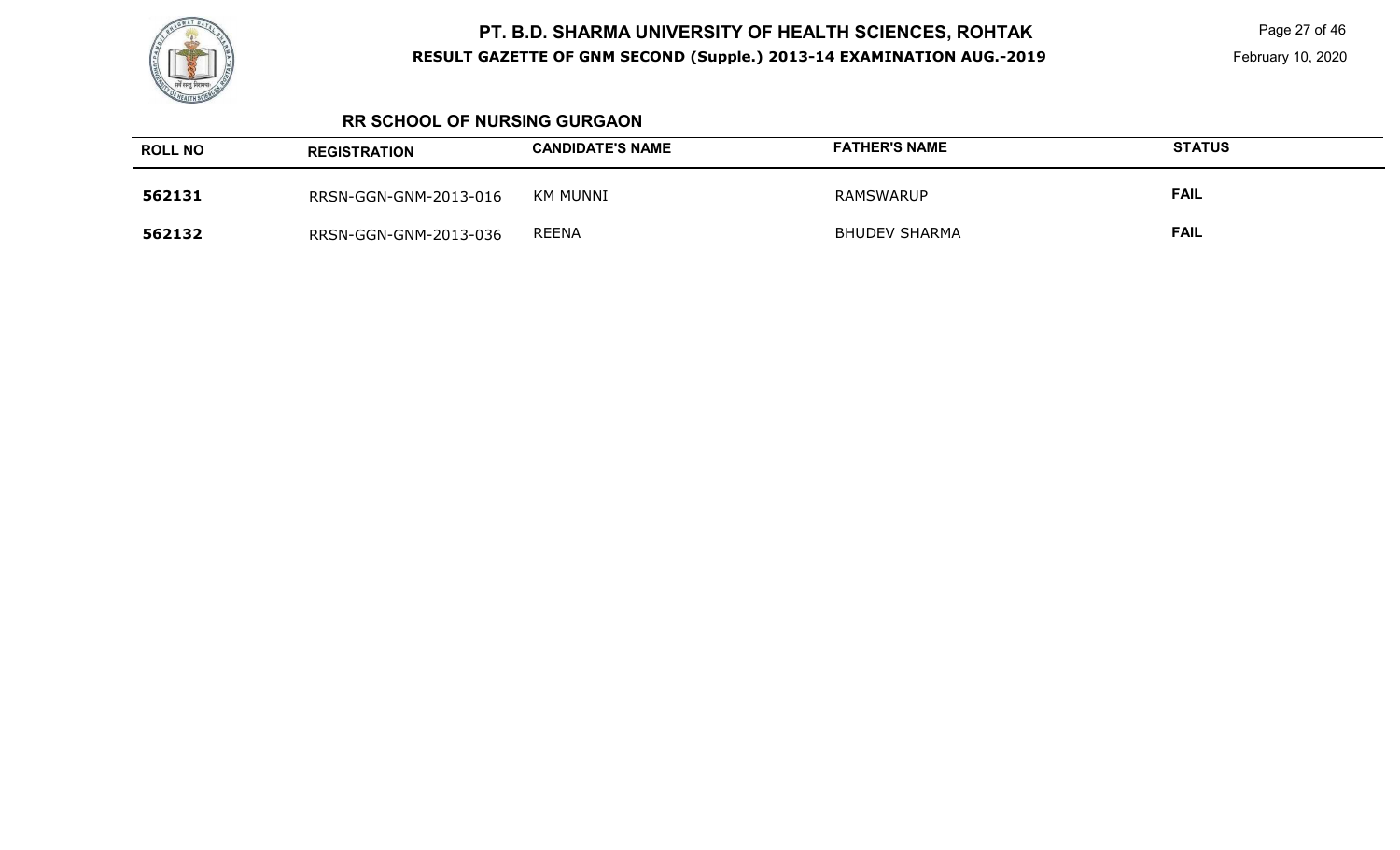

 Page 28 of 46 February 10, 2020

# **DASHMESH COLLEGE OF NURSING, GURGAON**

| <b>ROLL NO</b> | <b>REGISTRATION</b> | <b>CANDIDATE'S NAME</b> | <b>FATHER'S NAME</b> | <b>STATUS</b> |
|----------------|---------------------|-------------------------|----------------------|---------------|
| 562251         | 13-SGN-417          | <b>KAPIL PHALSWAL</b>   | VIJENDER PHALSWAL    | 296 / 500     |
| 562252         | 13-SGN-480          | <b>VISHAL KUMAR</b>     | <b>BINOD KUMAR</b>   | 293 / 500     |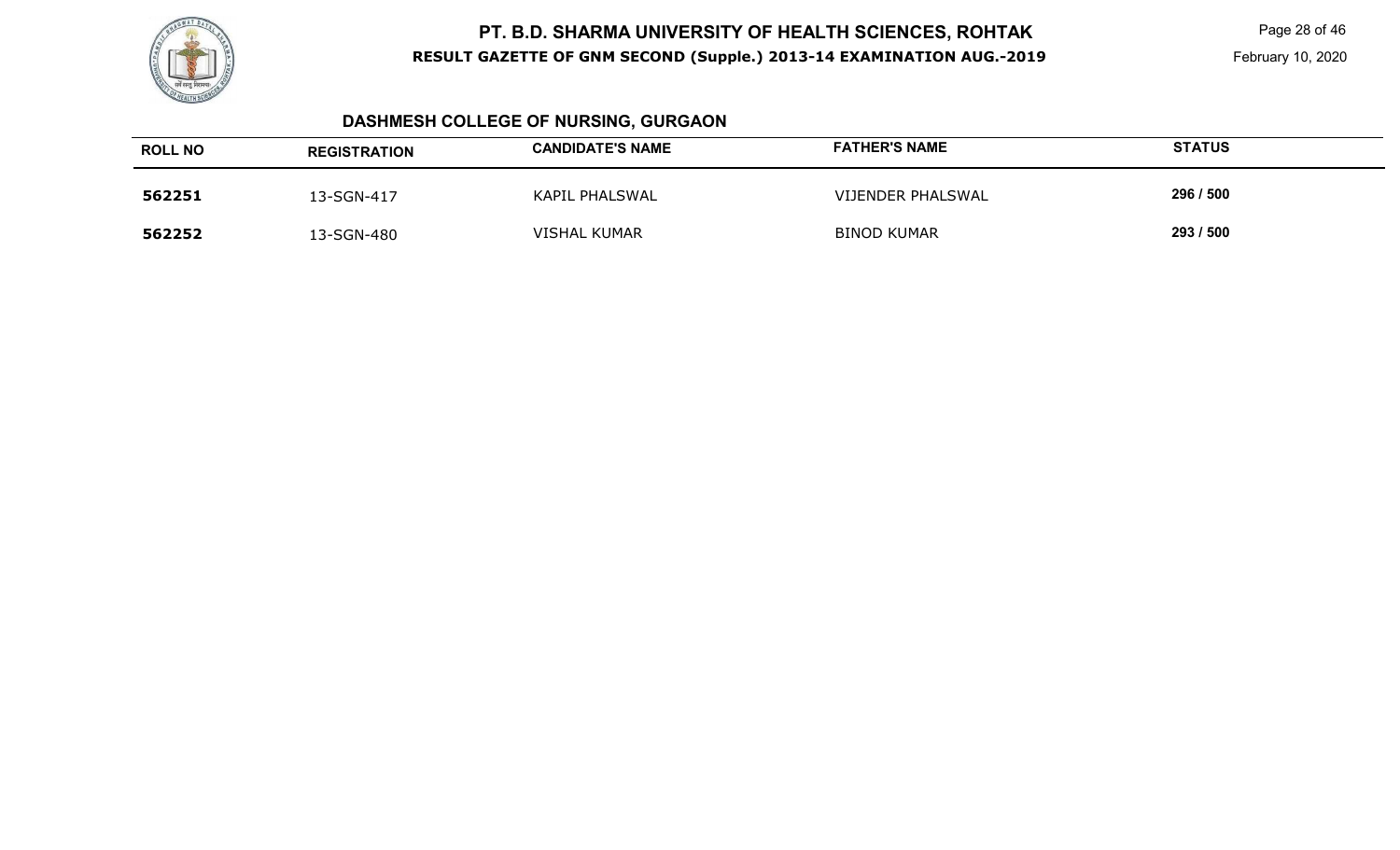

 Page 29 of 46 February 10, 2020

#### **LORD SHIVA SCHOOL OF NURSING SIRSA**

| <b>ROLL NO</b> | <b>REGISTRATION</b>   | <b>CANDIDATE'S NAME</b> | <b>FATHER'S NAME</b> | <b>STATUS</b> |
|----------------|-----------------------|-------------------------|----------------------|---------------|
| 562371         | LSSN-SRS-GNM-2013-007 | <b>ROZY</b>             | <b>CHTAN DASS</b>    | 306 / 500     |
| 562372         | LSSN-SRS-GNM-2013-019 | <b>KIRTI</b>            | <b>SHIV KUMAR</b>    | 304/500       |
| 562373         | LSSN-SRS-GNM-2013-026 | RAJVINDER KAUR          | <b>DARSHAN SINGH</b> | 303/500       |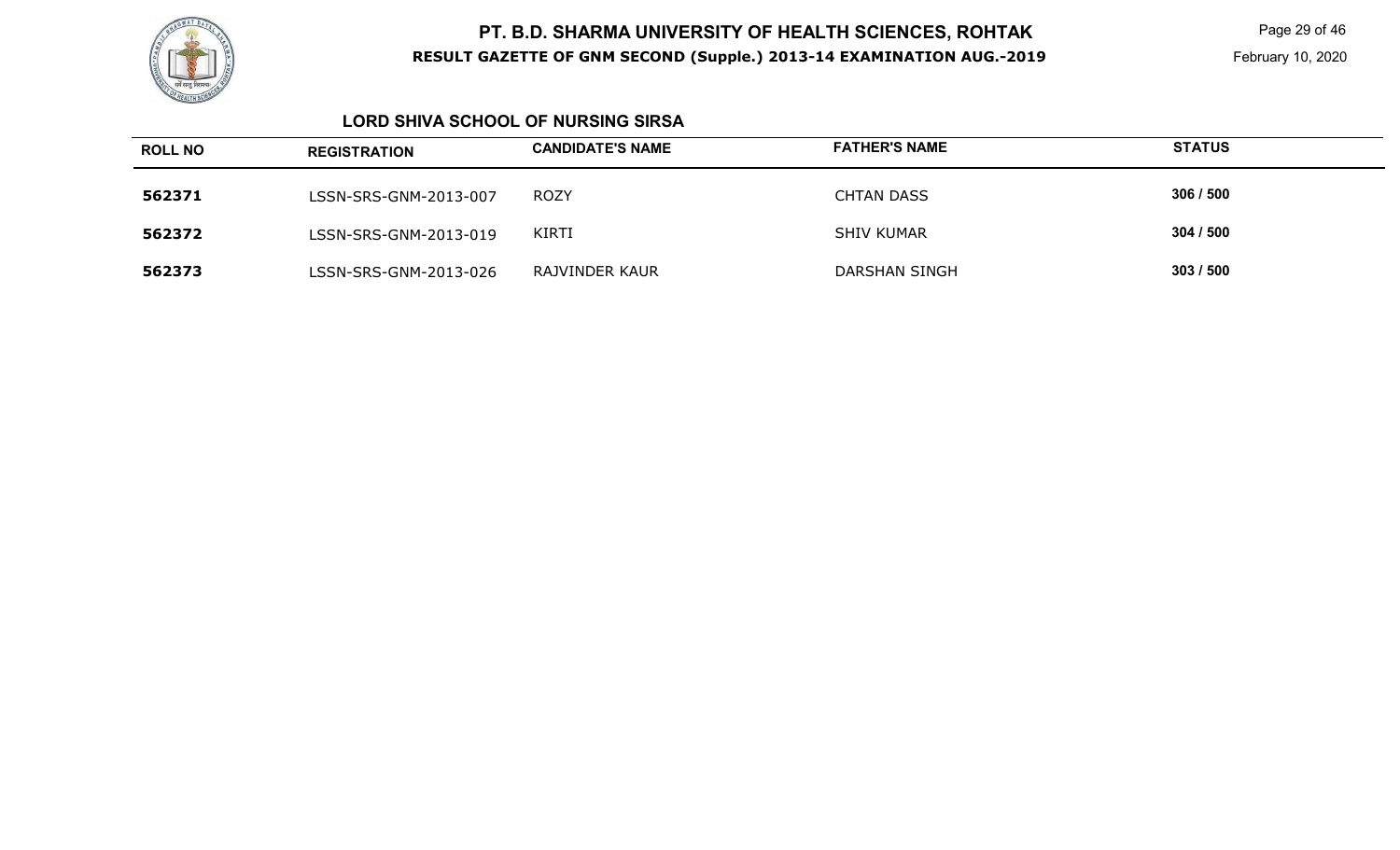

 Page 30 of 46 February 10, 2020

# **MATA SHANTI DEVI INSTITUTE OF NURSING, KALANWALI, SIRSA**

| <b>ROLL NO</b> | <b>REGISTRATION</b>  | <b>CANDIDATE'S NAME</b> | <b>FATHER'S NAME</b> | <b>STATUS</b> |
|----------------|----------------------|-------------------------|----------------------|---------------|
| 562431         | MSD-SRS-GNM-2013-011 | RUBI RANI               | RANDHIR              | 313/500       |
| 562432         | MSD-SRS-GNM-2013-021 | <b>SATVEER KAUR</b>     | GURTEJ SINGH         | 317 / 500     |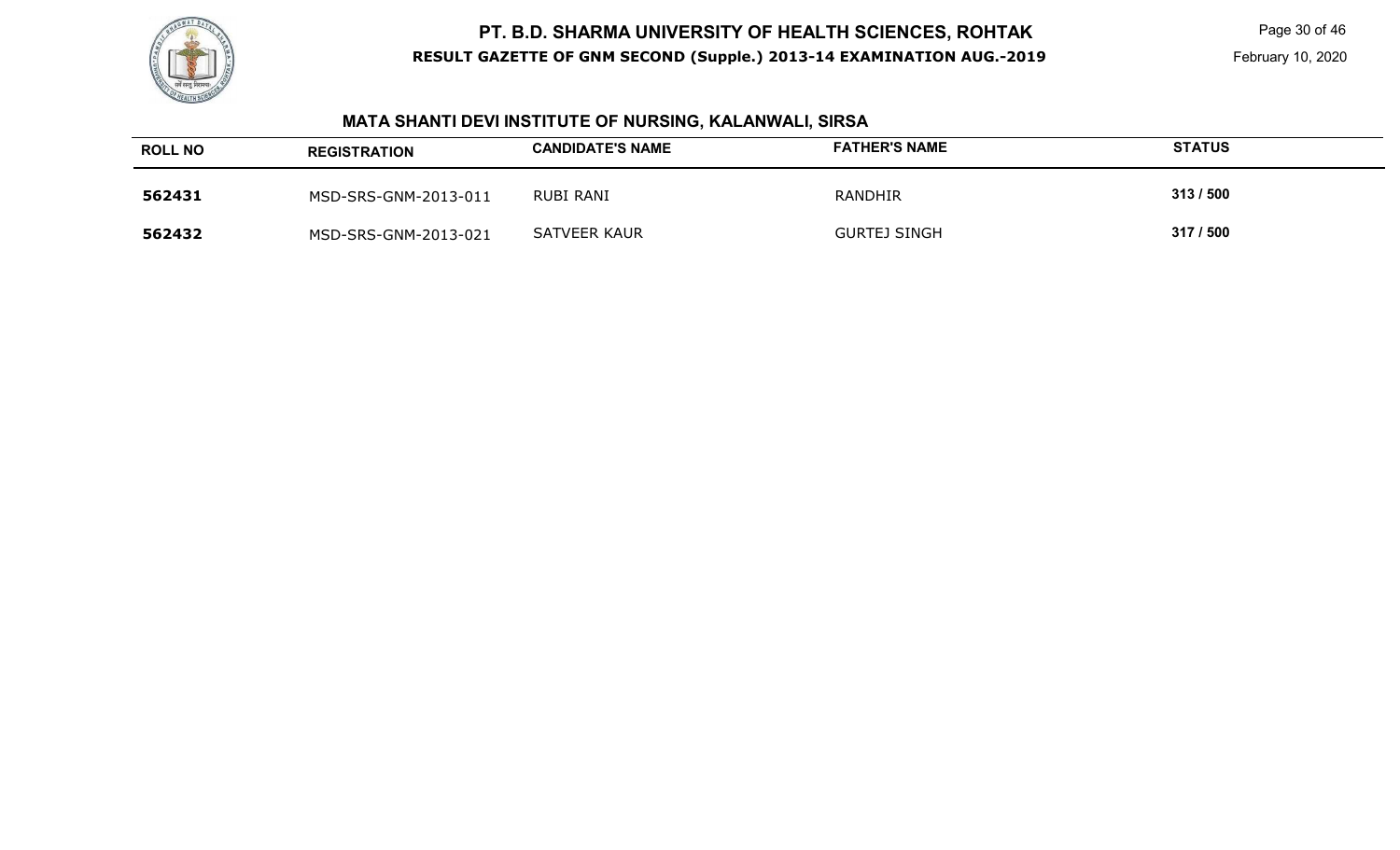

Page 31 of 46

February 10, 2020

#### **ARYABHATT COLLEGE OF NURSING FATEHABAD**

| <b>ROLL NO</b> | <b>REGISTRATION</b>        | <b>CANDIDATE'S NAME</b> | <b>FATHER'S NAME</b> | <b>STATUS</b> |
|----------------|----------------------------|-------------------------|----------------------|---------------|
| 562541         | -FTB-GNM-2013-021<br>ิAN-F | SANTOSH                 | BRIJ LAL             | 315/500       |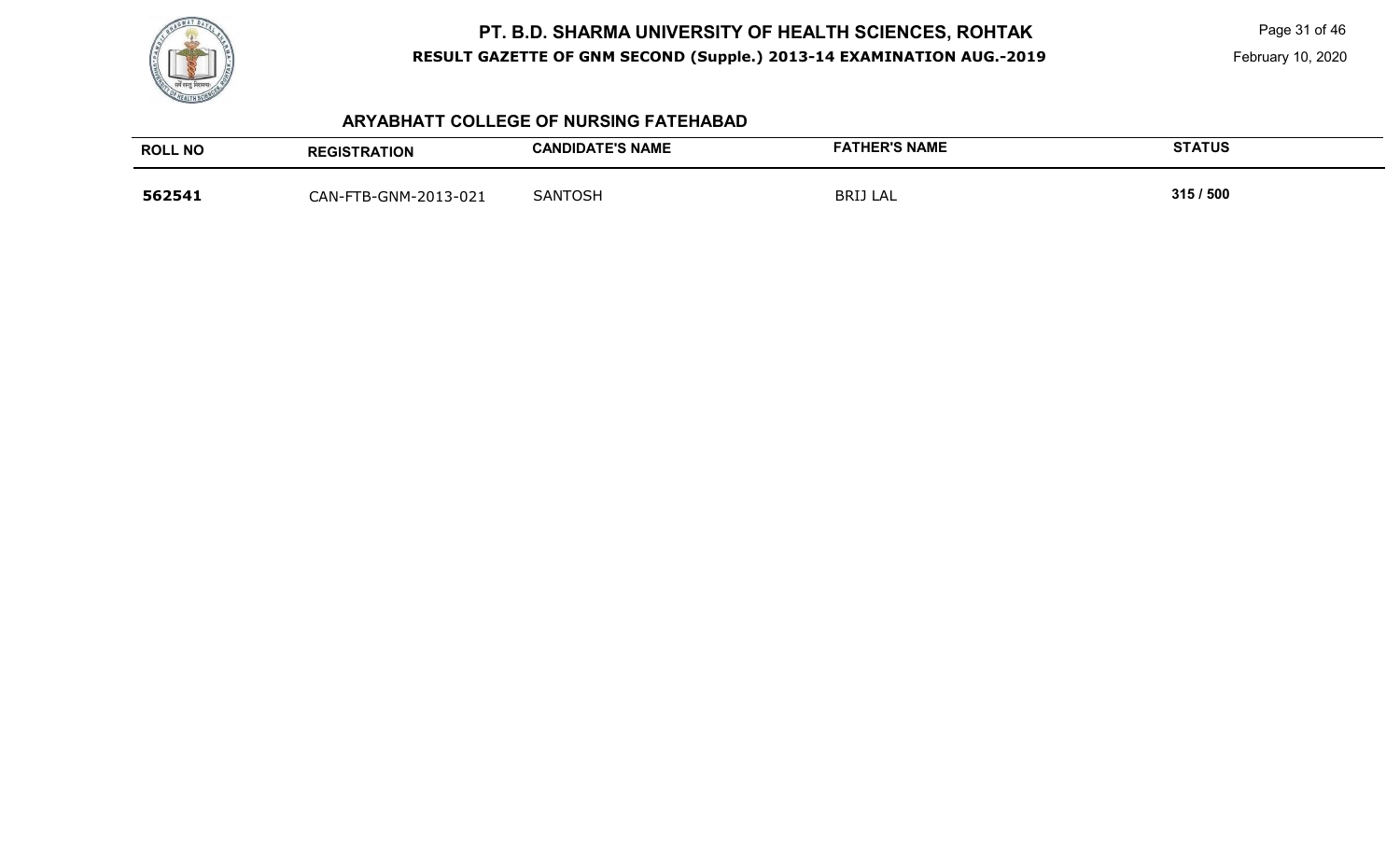

Page 32 of 46

#### **RAJENDRA SCHOOL OF NURSING SIRSA**

| <b>ROLL NO</b> | <b>REGISTRATION</b>  | <b>CANDIDATE'S NAME</b> | <b>FATHER'S NAME</b>    | <b>STATUS</b> |
|----------------|----------------------|-------------------------|-------------------------|---------------|
| 562641         | RSN-SRS-GNM-2013-052 | <b>SUMAN BALA</b>       | <b>NIHAL</b><br>. SINGH | 312/500       |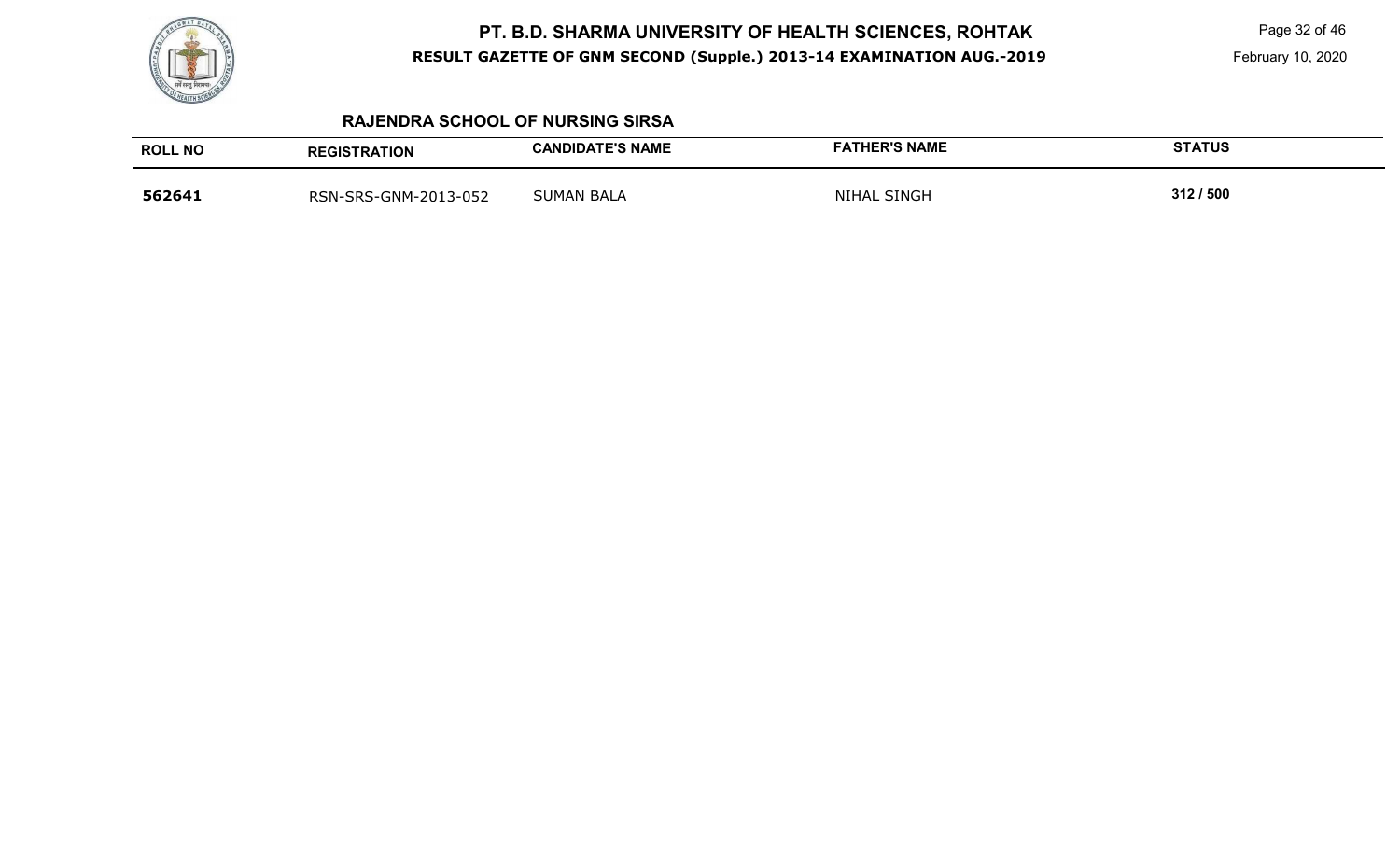

Page 33 of 46

#### **NATIONAL SCHOOL OF NURSING DARIYAPUR FATEHABAD**

| <b>ROLL NO</b> | <b>REGISTRATION</b>  | <b>CANDIDATE'S NAME</b> | <b>FATHER'S NAME</b> | <b>STATUS</b> |
|----------------|----------------------|-------------------------|----------------------|---------------|
| 562691         | NSN-FTB-GNM-2013-028 | <b>SUMIT KUMAR</b>      | TEJ BEER             | 324 / 500     |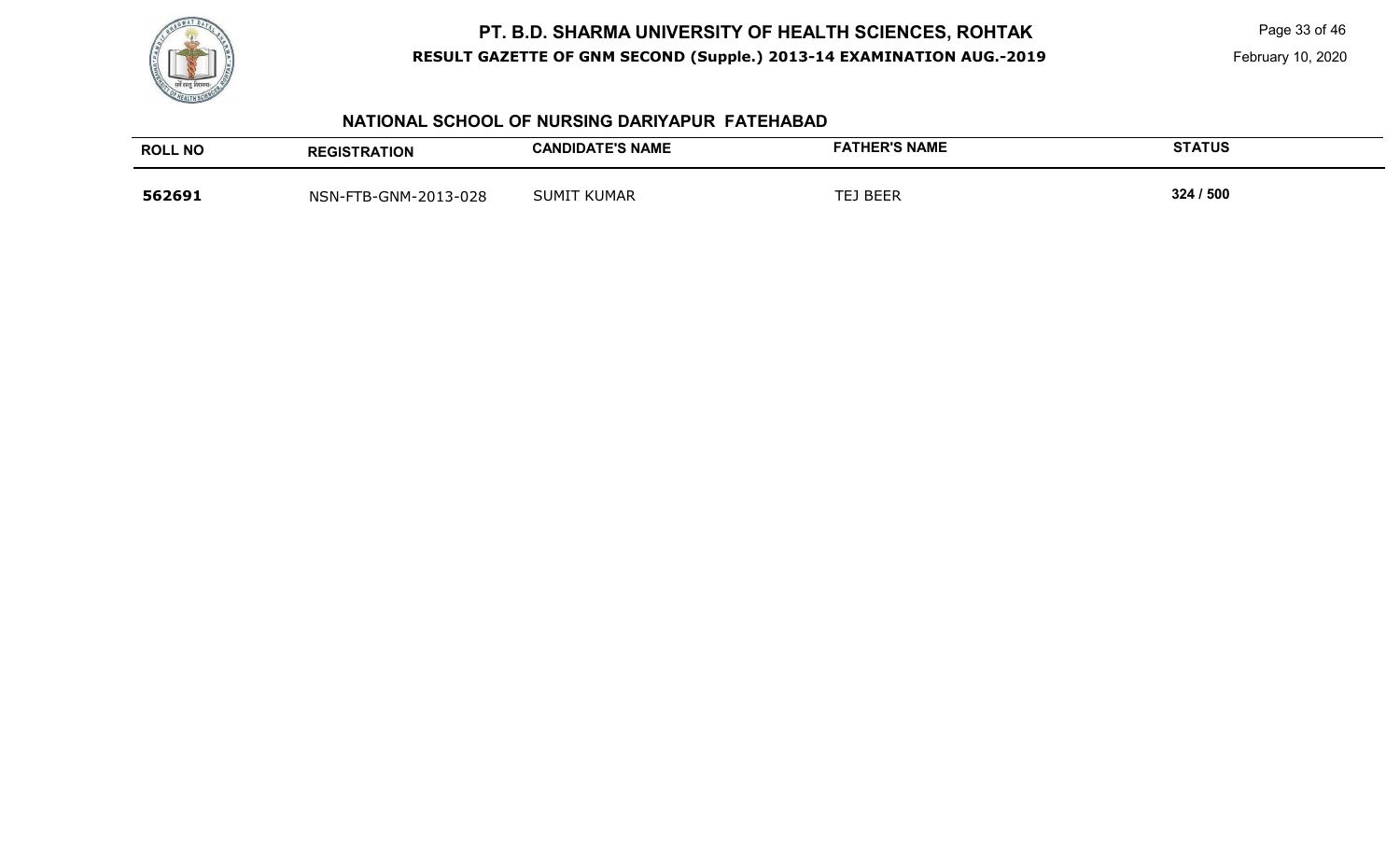

Page 34 of 46

#### **HERITAGE SCHOOL OF NURSING TOHANA**

| <b>ROLL NO</b> | <b>REGISTRATION</b>  | <b>CANDIDATE'S NAME</b> | <b>FATHER'S NAME</b> | <b>STATUS</b> |
|----------------|----------------------|-------------------------|----------------------|---------------|
| 562741         | HSN-FTB-GNM-2013-035 | SUMITRA DEVI            | <b>BHAGAT SINGH</b>  | 320 / 500     |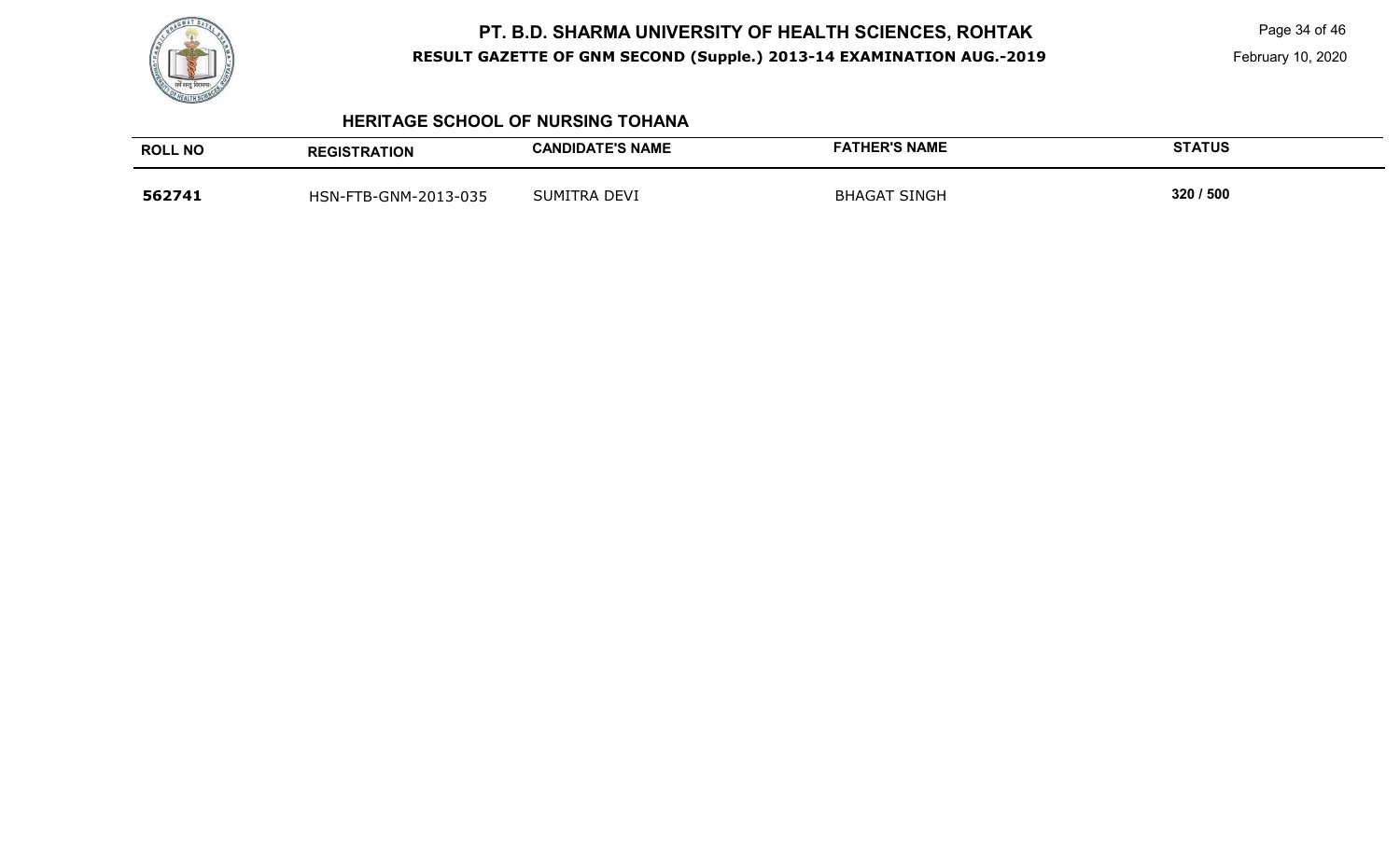

Page 35 of 46

February 10, 2020

#### **SWATANTARTA SAINANI SCHOOL OF NURSING HSR**

| <b>ROLL NO</b> | <b>REGISTRATION</b>   | <b>CANDIDATE'S NAME</b> | <b>FATHER'S NAME</b> | <b>STATUS</b> |
|----------------|-----------------------|-------------------------|----------------------|---------------|
| 562851         | SSCN-HSR-GNM-2013-028 | <b>RINKY</b>            | I KUMAR<br>SATISH    | 318 / 500     |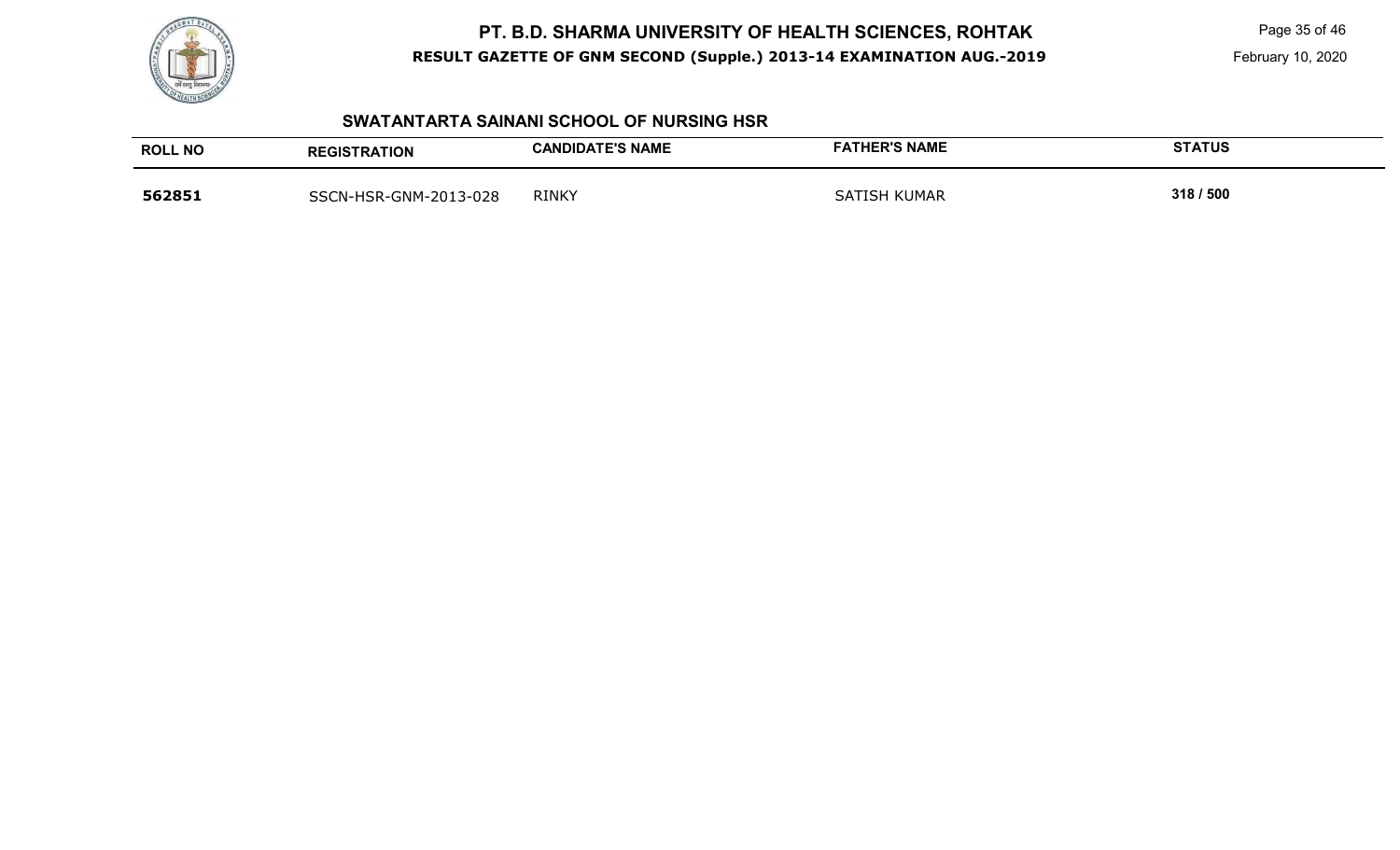

#### **KHUSHI SCHOOL & COLLEGE OF NURSING KAGSAR HISAR**

| <b>ROLL NO</b> | <b>REGISTRATION</b>  | <b>CANDIDATE'S NAME</b> | <b>FATHER'S NAME</b> | <b>STATUS</b> |
|----------------|----------------------|-------------------------|----------------------|---------------|
| 562901         | KSN-HSR-GNM-2013-023 | <b>MUKESH</b>           | NARENDER KUMAR       | <b>FAIL</b>   |
| 562902         | KSN-HSR-GNM-2013-054 | <b>BANSAL KUMARI</b>    | <b>JAI SINGH</b>     | <b>FAIL</b>   |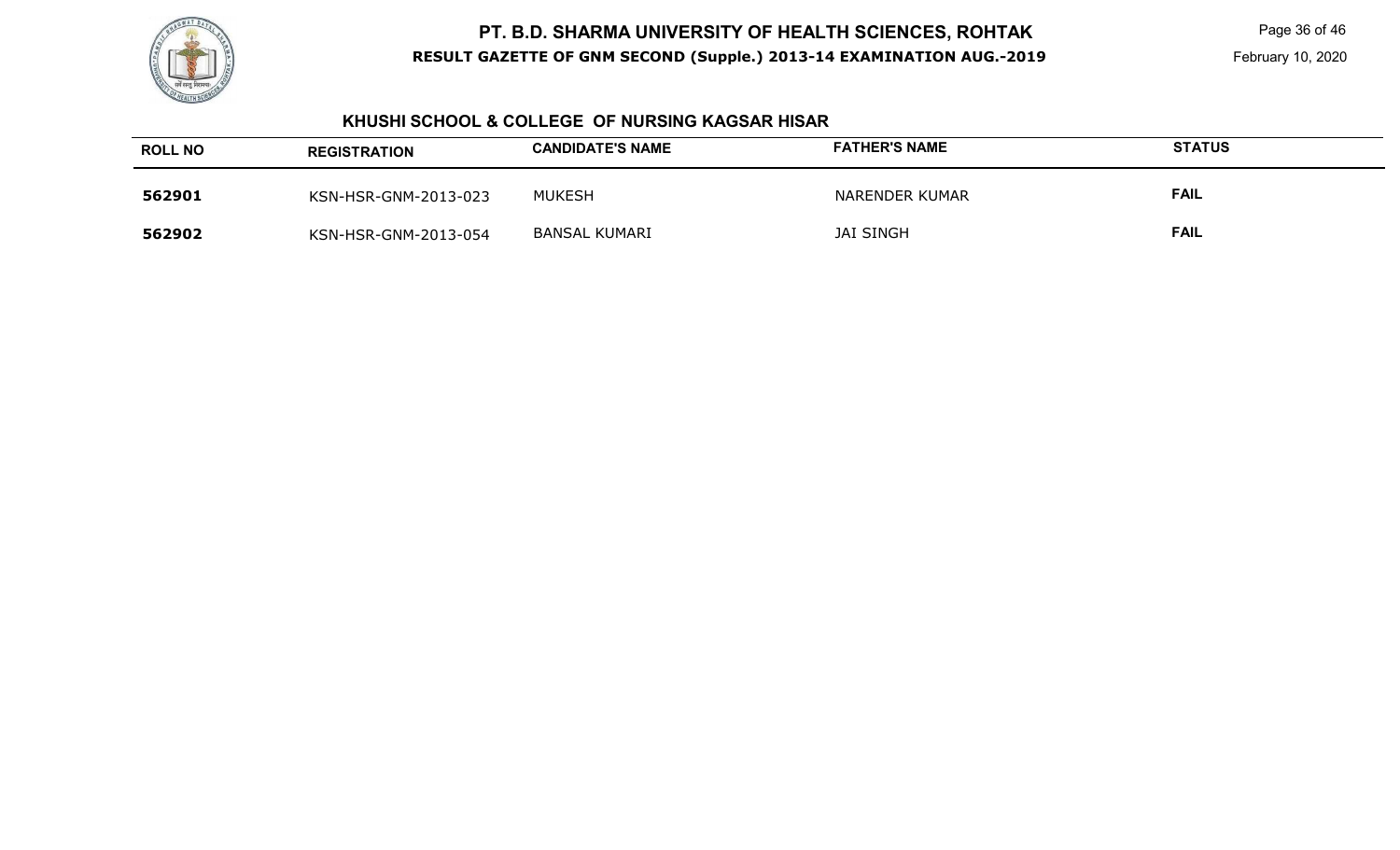

 Page 37 of 46 February 10, 2020

#### **H.K.S.D SCHOOL OF NURSING KHERI LOCHAB NARNAUND HISAR**

| <b>ROLL NO</b> | <b>REGISTRATION</b>   | <b>CANDIDATE'S NAME</b> | <b>FATHER'S NAME</b> | <b>STATUS</b> |
|----------------|-----------------------|-------------------------|----------------------|---------------|
| 563021         | HKSD-HSR-GNM-2013-006 | SUPRIYA                 | <b>RAMESH KUMAR</b>  | 318 / 500     |
| 563022         | HKSD-HSR-GNM-2013-045 | MONITA                  | <b>SATYVIR</b>       | 302/500       |
| 563023         | HKSD-HSR-GNM-2013-052 | PAWAN KUMAR             | RAMESHWER DASS       | <b>ABS</b>    |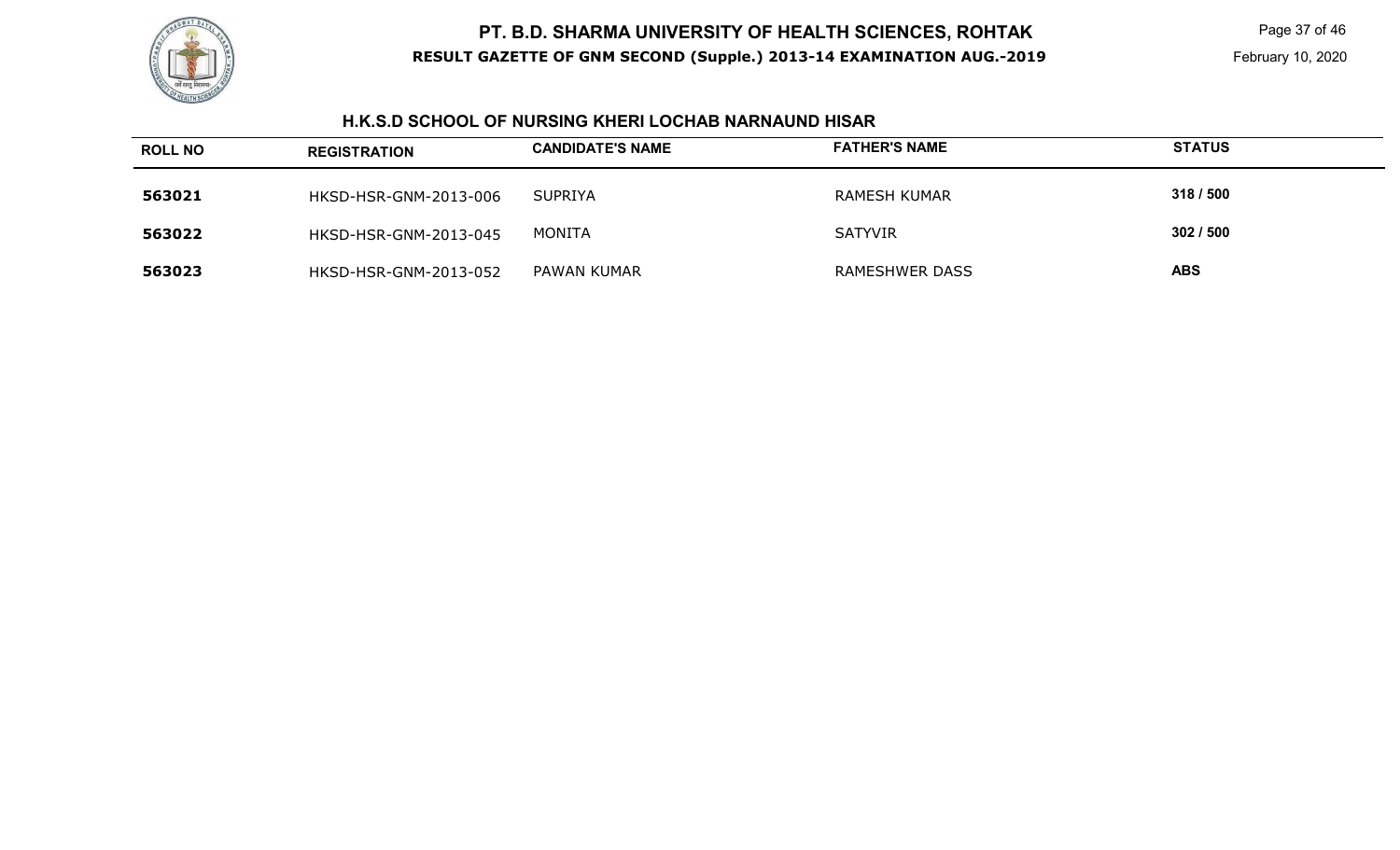

 Page 38 of 46 February 10, 2020

#### **GANDHI SCHOOL OF NURSING KARNAL**

| <b>ROLL NO</b> | <b>REGISTRATION</b>  | <b>CANDIDATE'S NAME</b> | <b>FATHER'S NAME</b> | <b>STATUS</b> |
|----------------|----------------------|-------------------------|----------------------|---------------|
| 563201         | GSN-KNL-GNM-2013-051 | <b>SUMAN</b>            | <b>BALJIT</b>        | 299 / 500     |
| 563202         | GSN-KNL-GNM-2013-059 | <b>SHWETA SEN</b>       | <b>BHIM SINGH</b>    | 302/500       |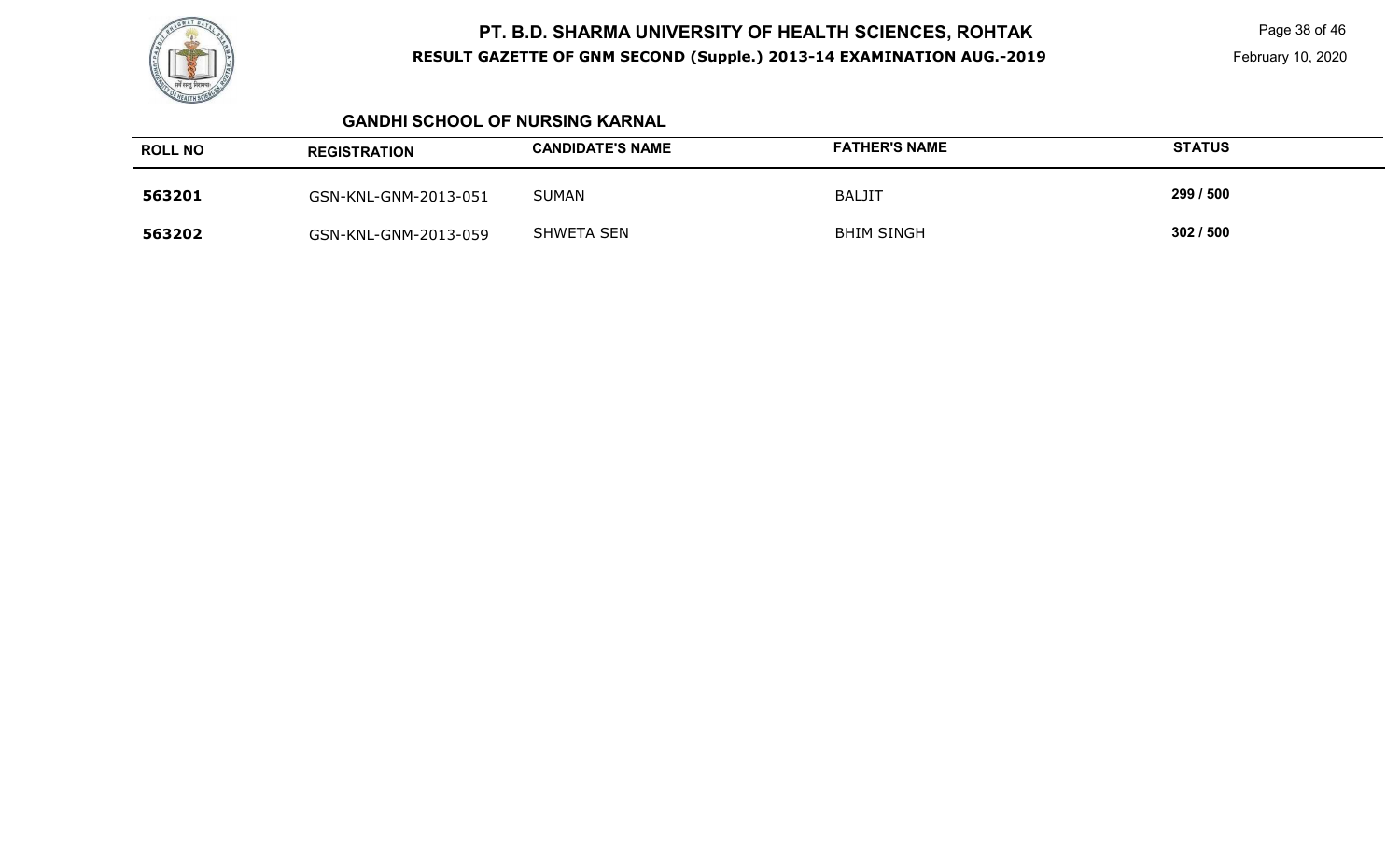

 Page 39 of 46 February 10, 2020

#### **VIDYAWATI SCHOOL OF NURSING MAHENDERGARH**

| <b>ROLL NO</b> | <b>REGISTRATION</b>  | <b>CANDIDATE'S NAME</b> | <b>FATHER'S NAME</b> | <b>STATUS</b> |
|----------------|----------------------|-------------------------|----------------------|---------------|
| 563311         | VSN-MGH-GNM-2013-027 | JYOTI KUMARI            | <b>BABU LAL</b>      | <b>FAIL</b>   |
| 563312         | VSN-MGH-GNM-2013-049 | MANISH BHARTI           | CHHOTE LAL           | 326 / 500     |
| 563313         | VSN-MGH-GNM-2013-051 | REENA KUMARI            | NARENDER KUMAR       | 346 / 500     |
| 563314         | VSN-MGH-GNM-2013-058 | <b>SANDEEP KUMAR</b>    | <b>JAI SINGH</b>     | 315/500       |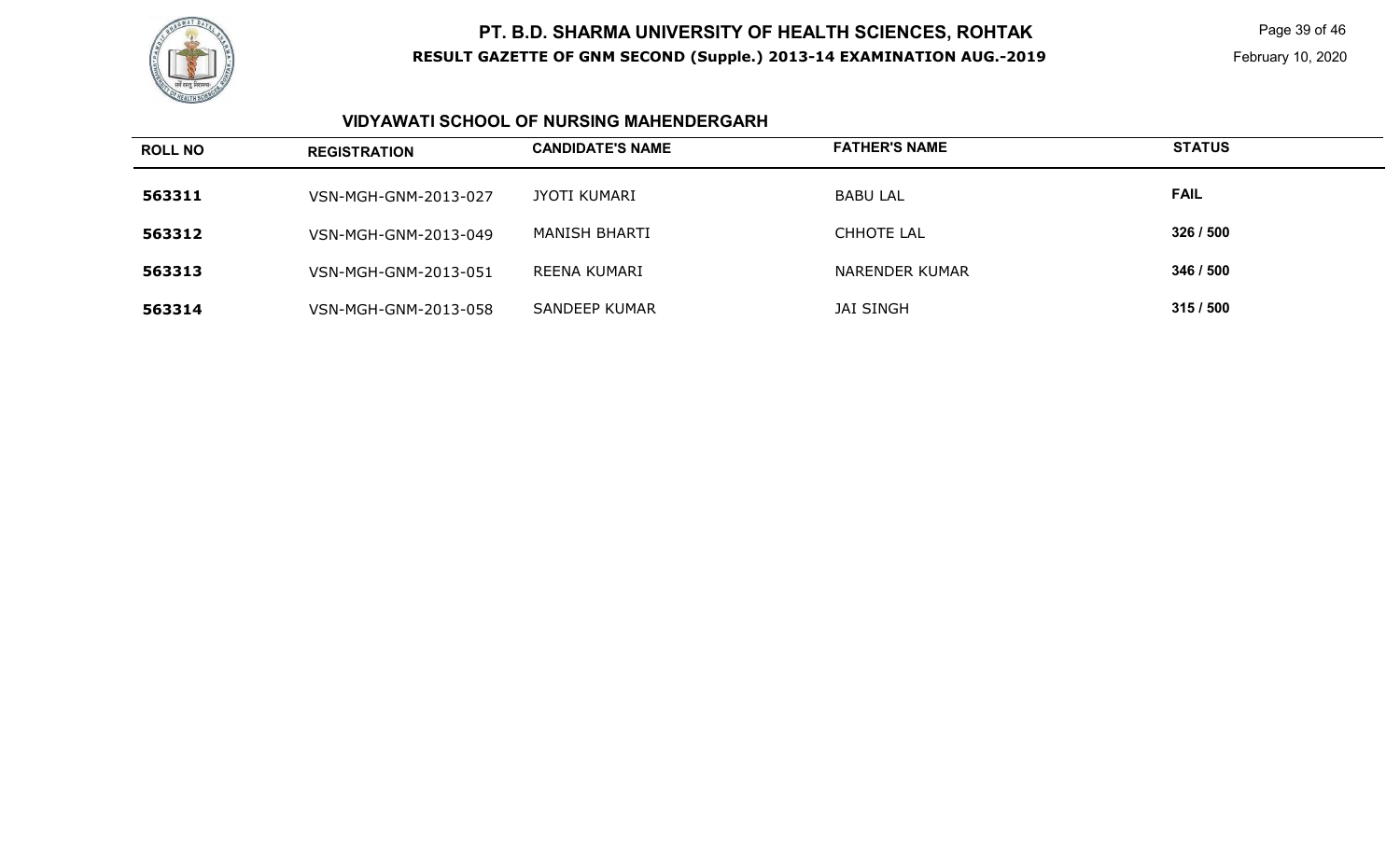

Page 40 of 46

#### **FLORENCE SCHOOL OF NURSING DAYALPUR BALLABGARH FARIDABAD**

| <b>ROLL NO</b> | <b>REGISTRATION</b>  | <b>CANDIDATE'S NAME</b> | <b>FATHER'S NAME</b> | <b>STATUS</b> |
|----------------|----------------------|-------------------------|----------------------|---------------|
| 563531         | FSN-FBD-GNM-2013-006 | PINKI                   | JUNG PAL SINGH       | 297 / 500     |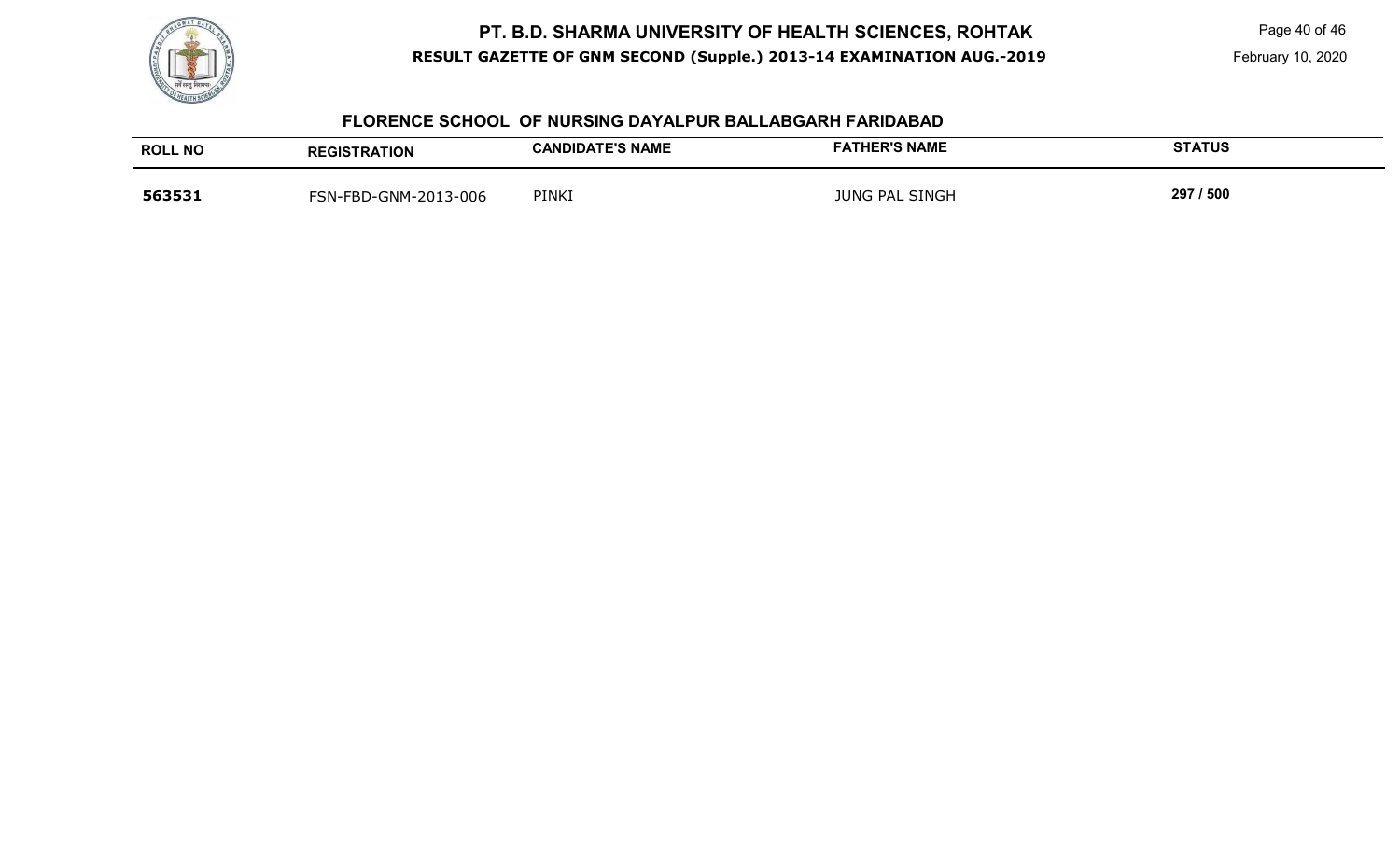

 Page 41 of 46 February 10, 2020

# **CH. BHAGMAL SCHOOL OF NURSING KHERI CHOPTTA, HISAR**

| <b>ROLL NO</b> | <b>REGISTRATION</b>   | <b>CANDIDATE'S NAME</b> | <b>FATHER'S NAME</b> | <b>STATUS</b> |
|----------------|-----------------------|-------------------------|----------------------|---------------|
| 563641         | CBSN-HSR-GNM-2013-014 | SONIA                   | SANJAY KUMAR         | <b>FAIL</b>   |
| 563642         | CBSN-HSR-GNM-2013-017 | HIMANSHI                | <b>MANOJ KUMAR</b>   | <b>FAIL</b>   |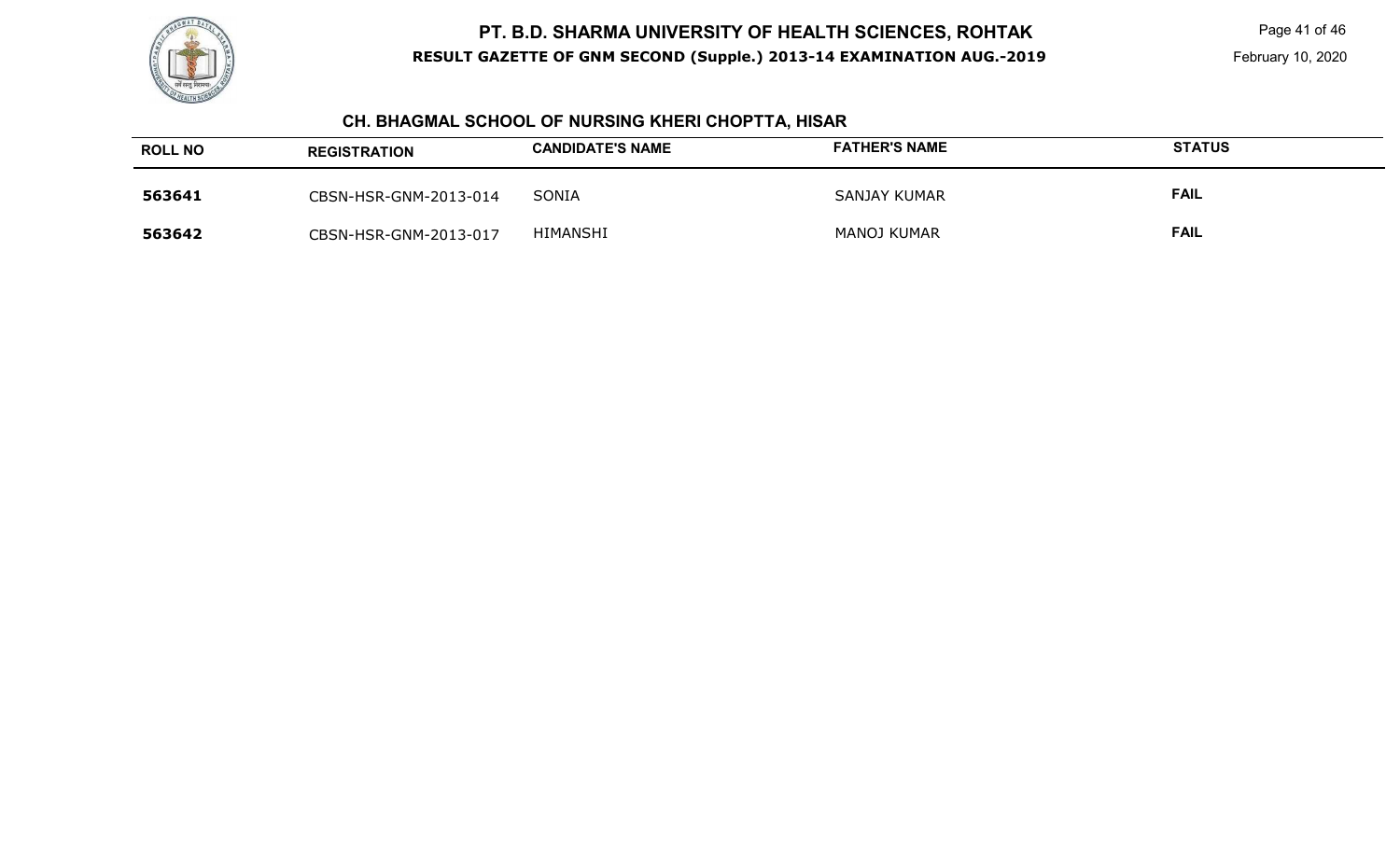

# **BHAI SURRENDER KUMAR MEMORIAL SCHOOL OF NURSING, JIND HARYANA**

| <b>ROLL NO</b> | <b>REGISTRATION</b>    | <b>CANDIDATE'S NAME</b> | <b>FATHER'S NAME</b> | <b>STATUS</b> |
|----------------|------------------------|-------------------------|----------------------|---------------|
| 563751         | BSSN-JND-GNM-2013-003  | POOJA DEVI              | <b>MADAN LAL</b>     | 311 / 500     |
| 563752         | BSSSN-JND-2013-005     | SUMAN DEVI              | <b>ISHWAR SINGH</b>  | 345 / 500     |
| 563753         | BSSSN-JND-GNM-2013-012 | PARVEEN KUMARI          | <b>JAGDISH</b>       | 293 / 500     |
| 563754         | BSSSN-JND-GNM-2013-013 | <b>RENU</b>             | RISHI PAL            | <b>FAIL</b>   |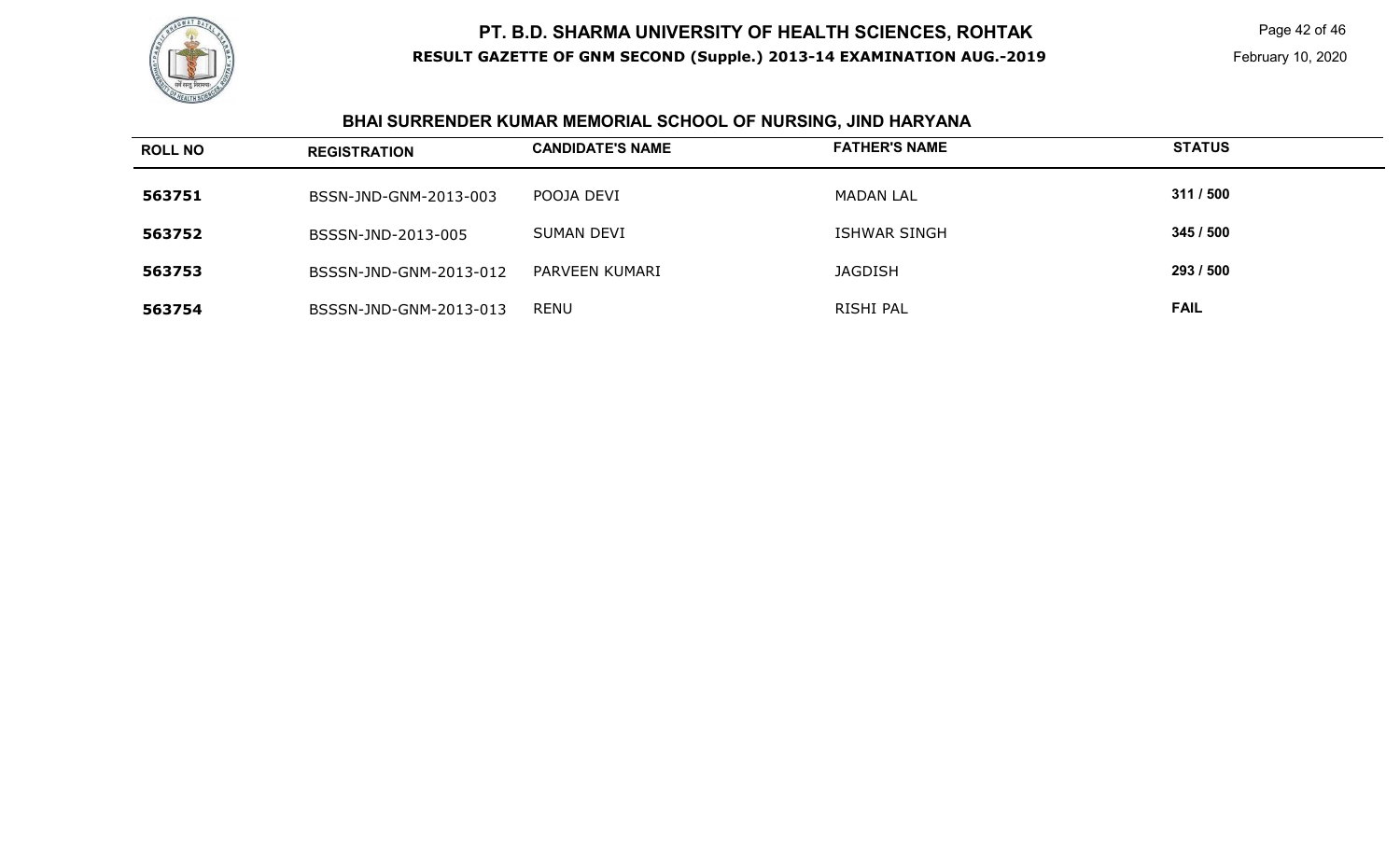

Page 43 of 46

# **NEKI RAM SCHOOL OF NURSING, LAKHAN MAJRA, DISTT. ROHTAK**

| <b>ROLL NO</b> | <b>REGISTRATION</b>   | <b>CANDIDATE'S NAME</b> | <b>FATHER'S NAME</b> | <b>STATUS</b> |
|----------------|-----------------------|-------------------------|----------------------|---------------|
| 563871         | NRSN-RTK-GNM-2013-040 | <b>RAJNI</b>            | <b>SURESH KUMAR</b>  | <b>FAIL</b>   |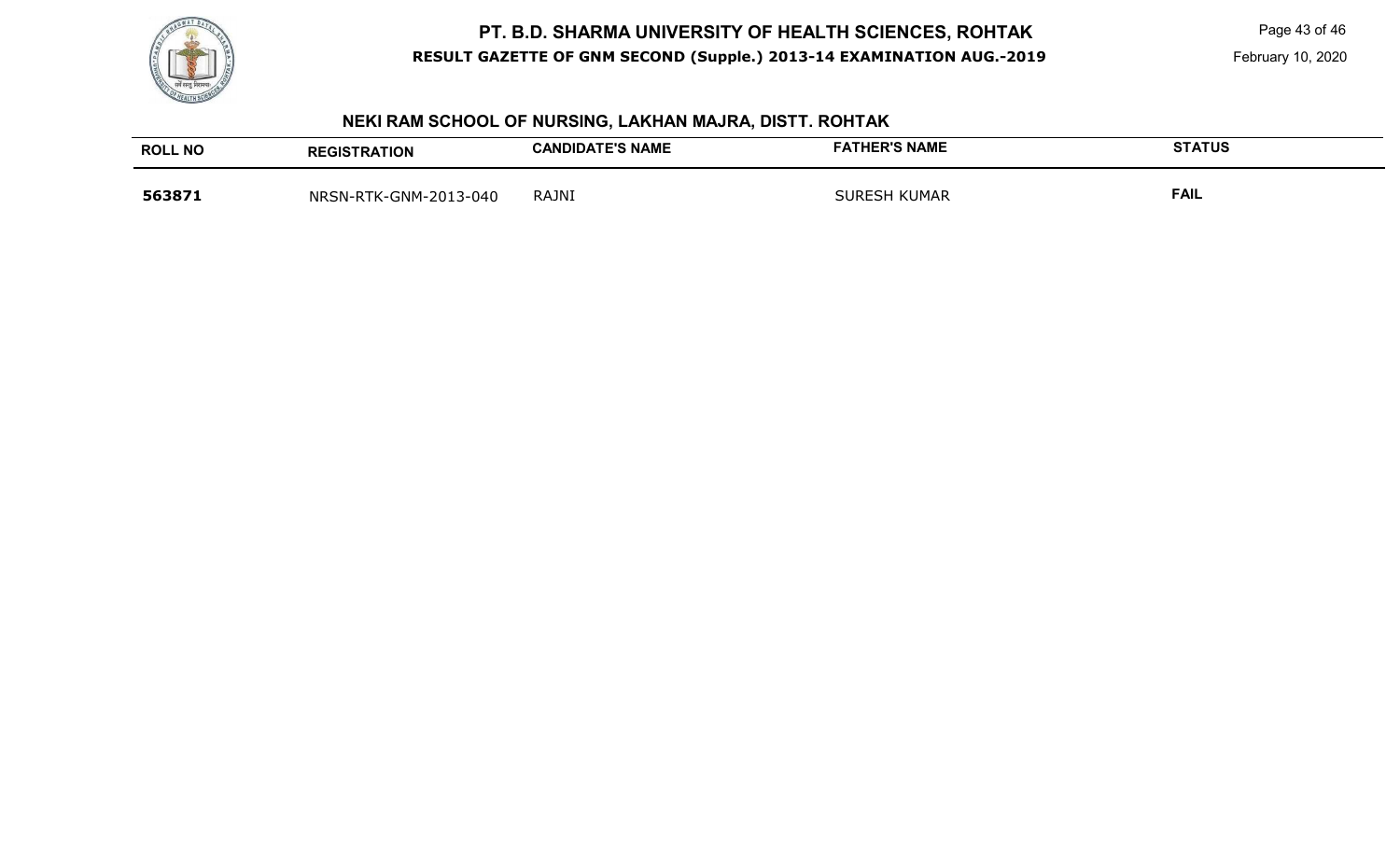

Page 44 of 46

February 10, 2020

#### **SHRI BABA YOGI NETANATH NURSING, COLLEGE, LOHANI BHIWANI**

| <b>ROLL NO</b> | <b>REGISTRATION</b>   | <b>CANDIDATE'S NAME</b> | <b>FATHER'S NAME</b> | <b>STATUS</b> |
|----------------|-----------------------|-------------------------|----------------------|---------------|
| 564031         | BYNN-BHW-GNM-2013-008 | INDER KUMARI            | <b>JAGDISH</b>       | 332 / 500     |
| 564032         | BYNN-BHW-GNM-2013-035 | <b>SITA</b>             | <b>RAMPAL</b>        | 302 / 500     |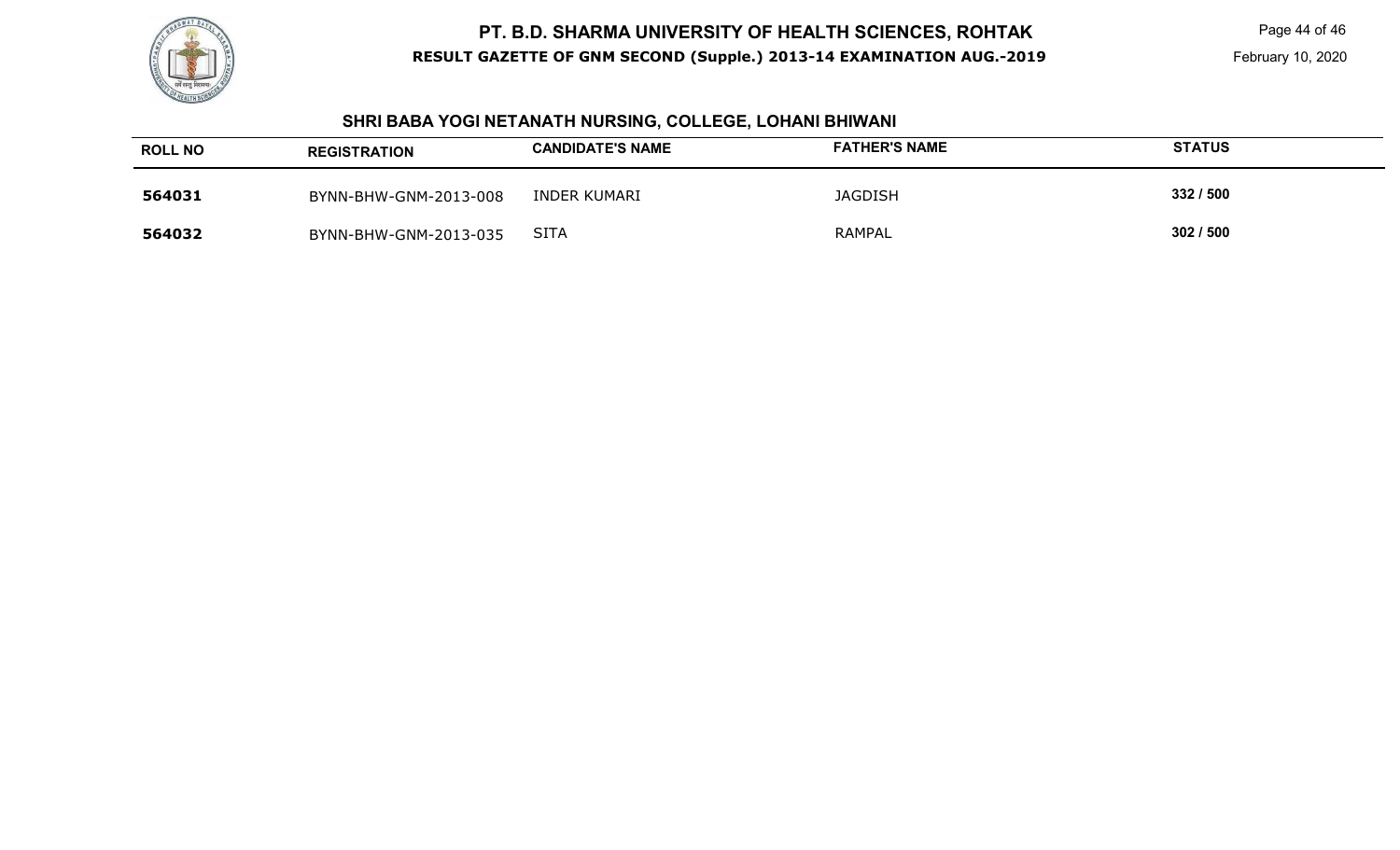

Page 45 of 46

# **NATIONAL SCHOOL OF NURSING, DHANI GARAN ROAD, BARWALA, DISTT. HISAR**

| <b>ROLL NO</b> | <b>REGISTRATION</b>  | <b>CANDIDATE'S NAME</b> | <b>FATHER'S NAME</b> | <b>STATUS</b> |
|----------------|----------------------|-------------------------|----------------------|---------------|
| 564141         | NSN-HSR-GNM-2013-056 | SUSHILA RANI            | <b>SURESH KUMAR</b>  | 340 / 500     |